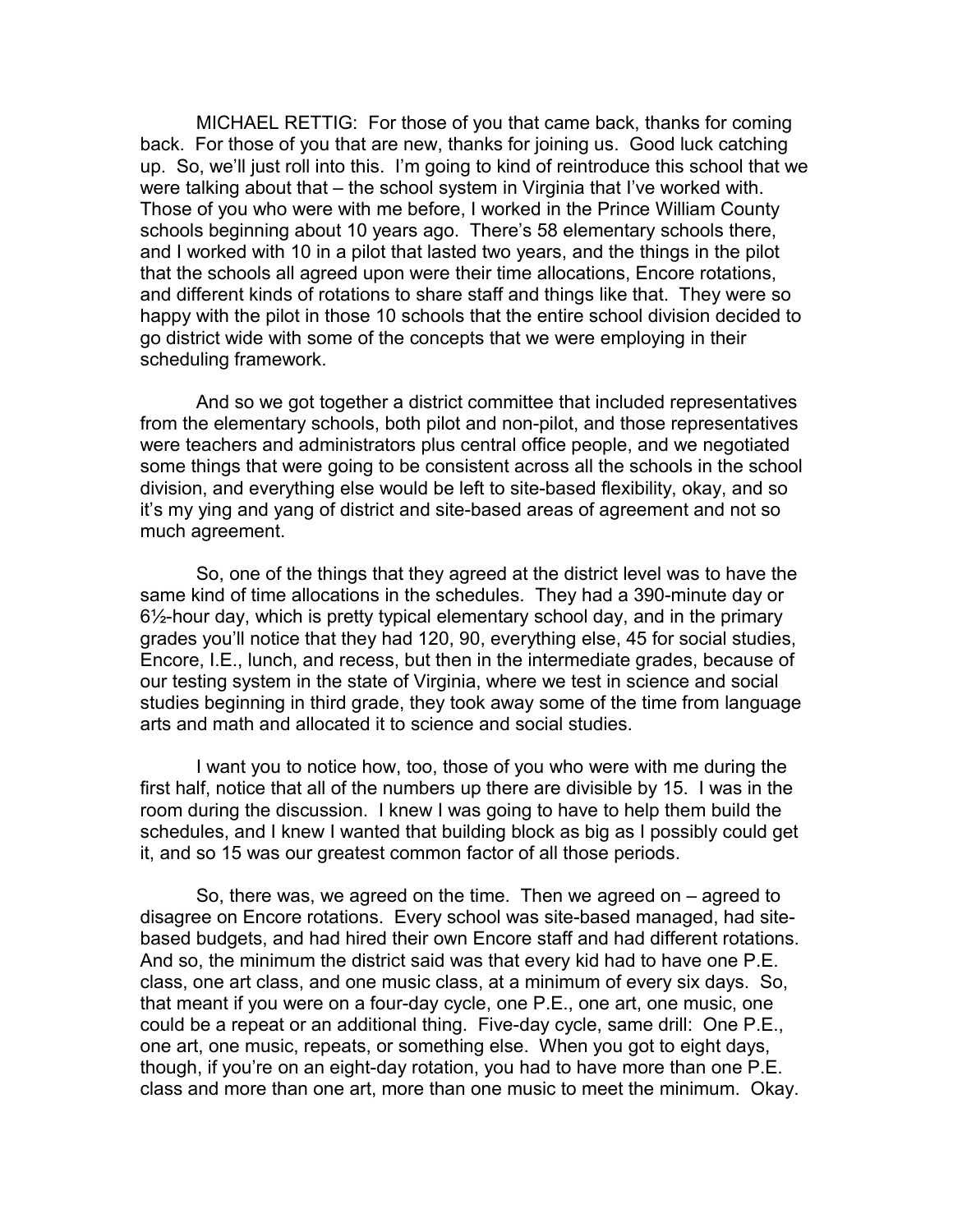And then the last thing, as I said earlier, was the way they were going to do instrumental music. And just for the new ones in here, I will repeat this and then we'll be done with the repeat. They had a strings program in fifth grade. That was it. Okay. And what they agreed to do was a third of the schools in the district had their I.E. period, their intervention enrichment period, and their Encore period in the first two periods of the day. Another third of the schools in the district had those two periods, the I.E. and their Encore specials block in the last two periods of the day, and then a third had it in the middle. And so the strings teacher, rather than showing up all day and pulling kids out all day, would only show up at a school for a couple of periods, attempt to pull most of their groups out of the I.E. period for the fifth grade, but if the kid had an intervention in the I.E. period every day, their lesson would come out of the Encore period. And because the Encore rotations were different than a Monday-Friday schedule, they didn't always miss the same thing out of there. So, for those of you that were here this morning, that's the end of the repeat.

Let's look at the schedules – a schedule they came up with. The first thing I want to do is show you this. This is my website, and it's free. And if you go to the handouts – not the handouts – yeah, the hand – no, the schedules tab, you'll see some – there's some sample schedules on it, and then you'll see a thing that says Blank Elementary School Template. Okay. That's that Excel template that you saw me pop up earlier that had the time allocations piece on it, but it also has a blank, a blank – you'll see it in a minute. Here's the allocation thing. Here's the blank master. And that blank master – Let me blow it up so you can see it better – is a time – has a time thing across the top. You see this right here? The only time that's fixed on this master is the first one. All the rest of them are a formula that says add five minutes to the, to the other one. So, if the day actually started at 9 o'clock, all I have to do is go in there and change 8 to 9 and all the rest of those little puppies fall in, you know, in line right there because it's a formula.

And the next thing is, this is a good tool to visually depict things. So, say Encore was going to be 45 minutes. Well, to do an Encore class of 45 minutes, all I have to do is merge together nine of these little cells right here. I've created a toolbar on the template that has that merge button there, so I merge those together. I can type in a label if I want. I can go to format cells and go ahead and go to alignment, and let's get that centered. And let's put a little color in it to make it pretty. And now I can just grab that Encore box and copy and paste it wherever I want and it'll always be nine boxes. It'll always be 45 minutes. Are you with me on that? This is going to be a visual tool that we use to build schedules, and it's really good to do it right in front of the group that you're working with, if you can.

By the way, if principals can't, you know, aren't good with Excel, get somebody who is in – we don't need you for your tech skills; we need you for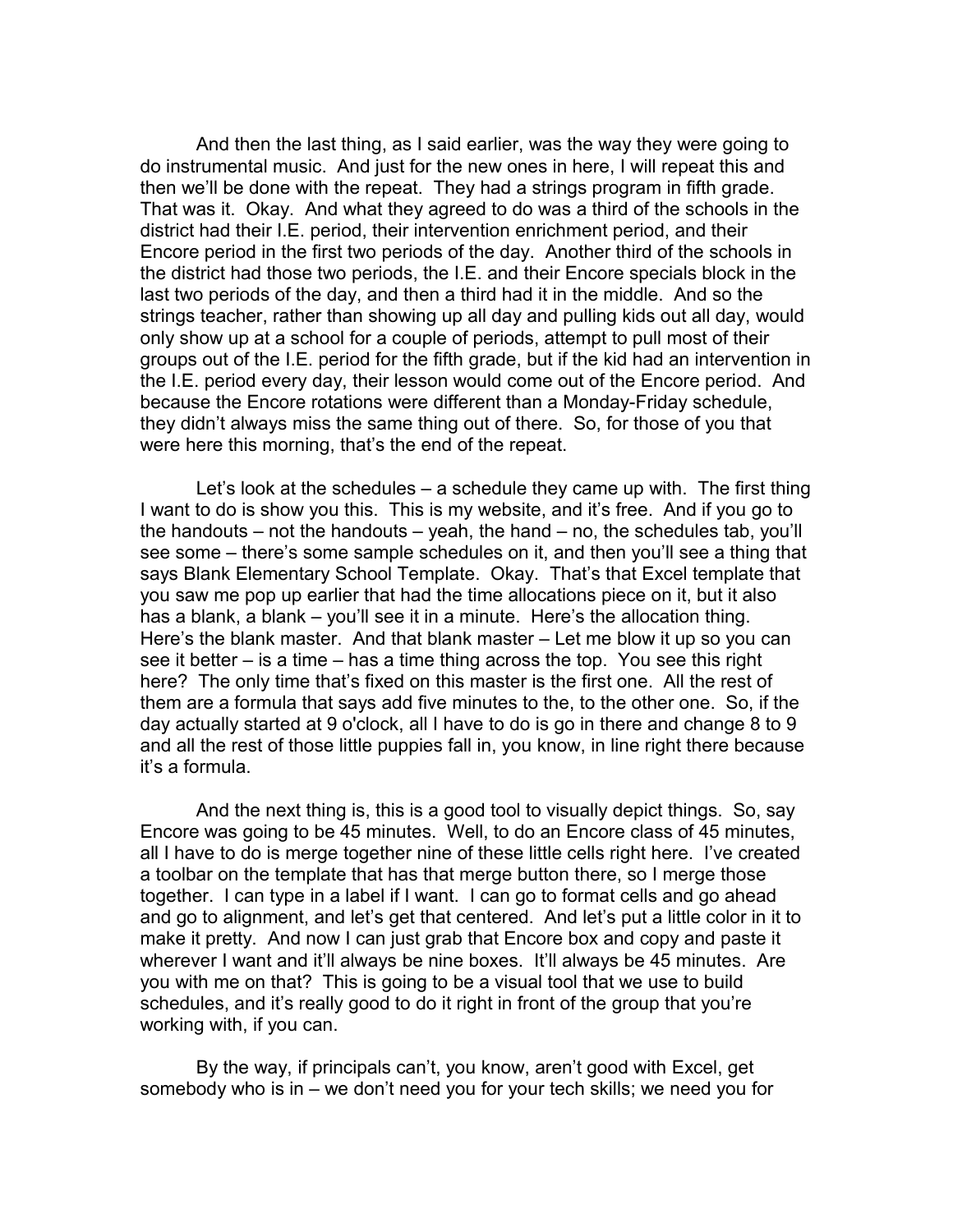your brain and your leadership, for principals; okay? And so if you got a tech person who's good at this, they'd be happy to participate in it. If you're good at it, do it. But don't let the technology screw up the process, because if you're fiddling with this in front of a group and they're all looking at you – you know what I'm talking about? So, for the principals in the audience, that's my comment.

Here's – here is – oh, by the way, at that – at the same website, at the same website are some tips, and these are Excel tips, and what I've done is I've recorded – I use a little program that's called Camtasia Studio. It's actually free on the web, and it's – there's another program like it, I forget what it's called, but it allowed me to record a screen shot, a moving screen shot with an audio track. And I don't think we have sound here right now, not much anyway, but I'm loading one right now, and what these are, are me just showing a few little tips of how to manipulate the spreadsheet, and the web is very slow here so I'm not going to wait for it. But you can download those and they'll play. So if you want to know how to create a toolbar or how to change a starting or ending time or how to merge or unmerge cells or things like that, there's about eight or nine or so tips there that you could use. And then some of the handouts that you already have are available here, too. So, that's that.

But here's the Antietam schedule and, you know, it's hard to read from a distance. It's one of the handouts that you did receive. But let's take a look at it together. It's not a really sophisticated elementary school schedule because I think we did this about eight years ago, but it's a pretty good teaching tool. Who has Encore last thing of the day? Can you see? Last thing of the day. First grade. And then right before them, who has Encore? Third. And then right before them. Second. And then for kindergarten I got this little thing going on here that says Encore, I.E., Encore, I.E., and it's in different parts of the day. Got any idea what might be going on there? Those of you who were with me. They have half-day kindergarten. Anybody have half-day kindergarten here?

You know, when you think about doing the Encore schedule for half-day kindergarten, I kind of find three approaches to it. One is they don't get anything. Okay. That's one approach. The day is so short they don't get anything. Okay. The second approach is they ought to get about half. Okay. And then there's two ways to approach that. They ought to get about half. One way to approach it is give them a sliver. Okay. So cut your normal Encore period about in half and give that to the kindergarten. One in the morning and one in the afternoon. So if you were given a normal Encore of 45 minutes or so or 50 minutes, the kindergarten gets 25 minutes in the morning and 25 minutes in the afternoon, and that's the way to do it. I don't much care for that because 25 minutes, by the time you get them down there and get them back, it's hardly worth the trouble. Okay.

So, what we do, and what we did in this school that had half-day kindergarten at the time – it doesn't anymore – was here is how we approached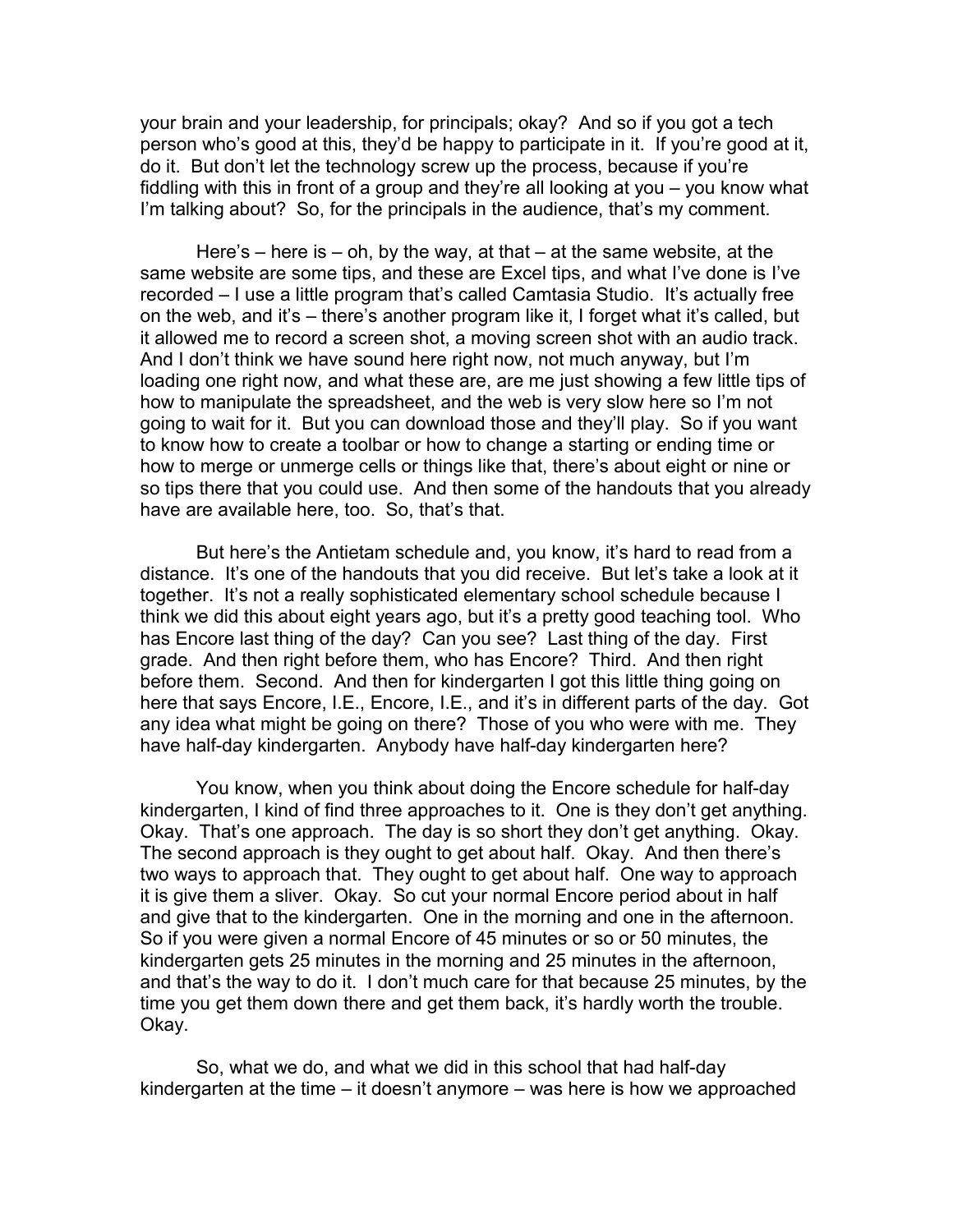it. We thought the kindergarten should get about half as much. They were there half as long. That makes sense. And so what we did is the morning – on like day one, kindergarten in the morning had an Encore class. And that kindergarten teachers all like common planning time in the morning. On day one, the afternoon didn't get any Encore. On day two in the cycle, the afternoon kindergarten got an Encore class and the kindergarten teachers planned in the afternoon, and the morning class didn't get an Encore class. But they were 45 minutes in length. They were the normal length. So, the teachers planned day one in the morning, day two in the afternoon, day three, boom, boom, boom, and the kids got an Encore class every other day for a normal kind of length. Does that make sense what I'm talking about? That's another way to approach doing it halfway. And that's what was going on in here.

And then we had the fifth grade and the fourth grade down here. And notice the fifth grade has Encore and I.E. in the first two periods, because that was a school that was a morning strings school and, remember, the strings teacher showed up here in these two periods every day, or however many days we needed. We tried to get all the lessons out of there, as many as we could out of the I.E. period, but if there was a special needs child who was getting in an intervention during this time, they might have their lesson out of Encore. Okay. Put something in, you gotta take something out.

Now, let me show you a few other things in this schedule and then we'll delve into some of the details.

By the way, if you'll recall the time allocations, the time allocation for language arts in the primary grades was 120 minutes, so this is 24 boxes merged together, but in third, fourth, and fifth grade it was only 90 minutes, so those are 18 boxes that are merged together, copied and pasted where they need to go. And so if you look at this whole schedule, what is the – where do you see the shortest chunk of time that seems to be instructional time? Where's the shortest chunk? Yeah, it's kind of hard to see from here if you don't have it in front of you. It's that chunk right there of math. That's actually 30 minutes. That's not a bad chunk. Okay. I try to keep a schedule, if possible, of nothing shorter than 30 minutes in the schedule. It's 30 minutes of a 90-minute math block, and the math teacher is there to – the second grade teachers didn't care a bit that that was broken 30/60, and they were the only ones that had to do that.

Notice the lunches are staggered. That's a 15-minute stagger and then there's a 15-minute stagger from this, the start of this one to the start of that one, and then a 15-minute stagger from the start of this one to the start of that one, then there's actually a half hour stagger to that one right there, so we purposely stagger the lunch and recess so that it doesn't overcrowd the cafeteria at any one time. If you'll notice in here, there you have the capacity to have three classes in the cafeteria at the same time, three grades, and that happens right here, but – and in a couple other places, but you can see that in there.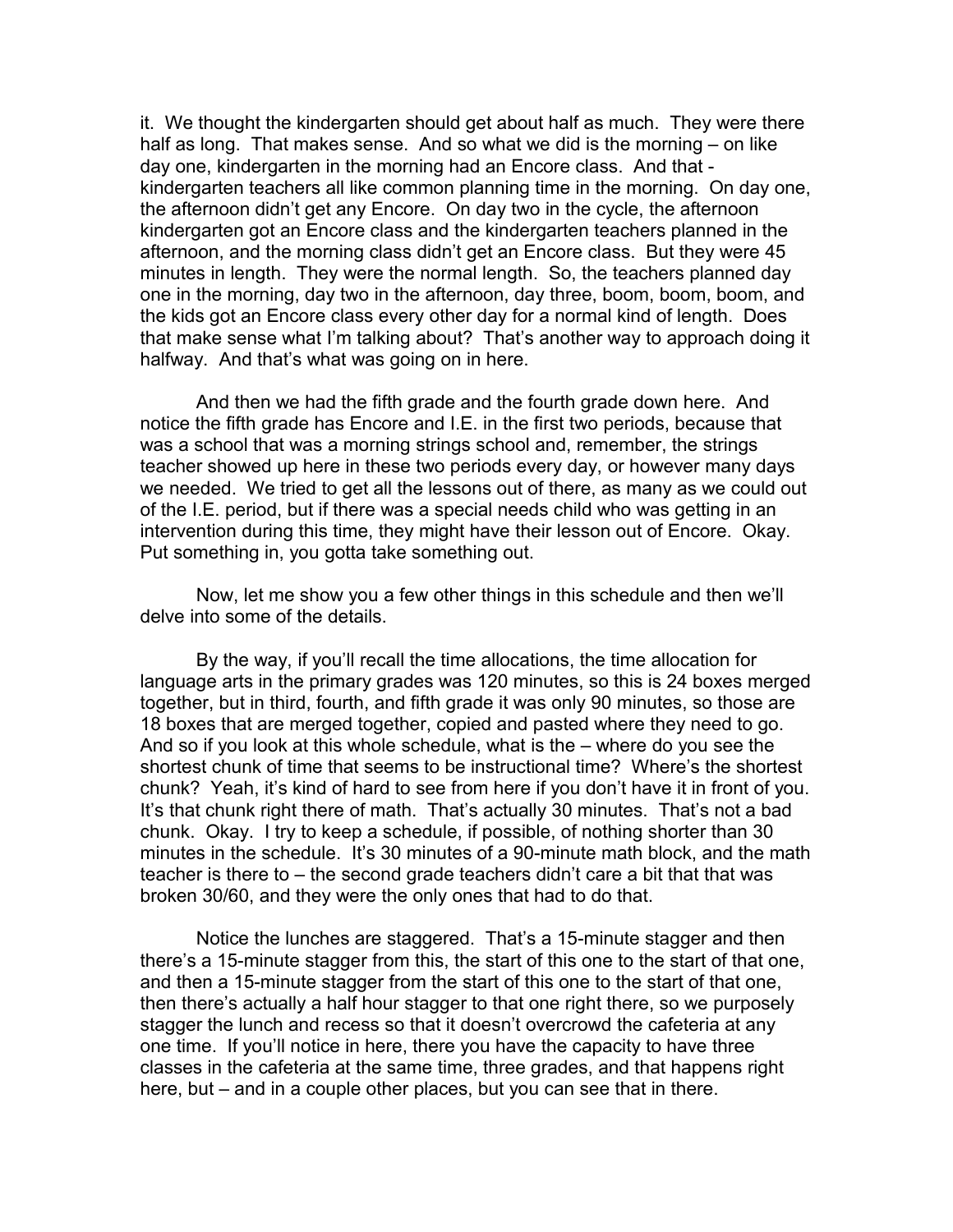The next thing is I want you to look at this language arts block, that language arts block, and that language arts block. Why do you think they're scheduled that way? Why would you think we would do something like that? Yeah. It didn't happen to be a reading specialist; it happened to be a special ed teacher was doing an inclusion class in third and an inclusion class in fourth and language arts and an inclusion class in fifth. There's one. And there were like four classes at a grade level that were cluster kids in each of one of the three or four classes at the grade level, and she was able to move from here for 90 minutes to here for 90 minutes to here for 90 minutes. If we had allowed the teachers to make their own schedules, I would imagine that the fifth grade probably would have tried to stick their language arts over here. It would've overlapped with the fourth grade. We couldn't have done that. So we had to build them together that way.

Also notice that we have the I.E. period is separate for every grade level, too. So, if we have some people who are providing pullout support services, they have access points to each grade level that don't overlap. They also had access points to kindergarten on the day that they didn't have Encore. So, on the day that kindergarten had Encore in the morning, the afternoon would do I.E. stuff. Am I making any sense here? It alternated. Okay.

Now, the next thing I want to show you in this schedule are the Encore rotations, and if you have this, look at it. If not, I'll blow it up big so we can read it. But this is kind of the way I depict the Encore schedule. Let me blow that up bigger than this. I'm going to focus in on fourth grade right now. And if you look here, these times right here, that 8:45 to 9:30, 9:30 to 10:15, they all correspond with the block that says Encore on the master schedule on the previous page. And what this then is is the rotation of Encore classes that is occurring at that time.

And in this particular school, I'm going to use fourth grade as an example, we had an eight day rotation. Now, the eight day rotation is sort of eight days and sort of four days, depending on how do you think about it. So, if you look here, we have P.E., art, music. Teacher 4A. What we're reading is her schedule across an eight day cycle. On day one she has P.E. On day two, art. On day three, music. Day four, library. Then it's P.E., art, music, computer lab. So, kind of for P.E., art and music it's really a four-day rotation, but for library and computer lab, it's eight days, it's once every eight days. They alternate. That's a concept that's worth considering in a schedule where two things occupy the same scheduling slot and alternate.

And the reason I suggest that is both computer lab and library are things that I like to see partially scheduled and partially open. Do you know what I'm saying? The library I'd like to see partially scheduled. I'm not a big fan of pure flex time. You know. And the same thing for the computer lab. If we just have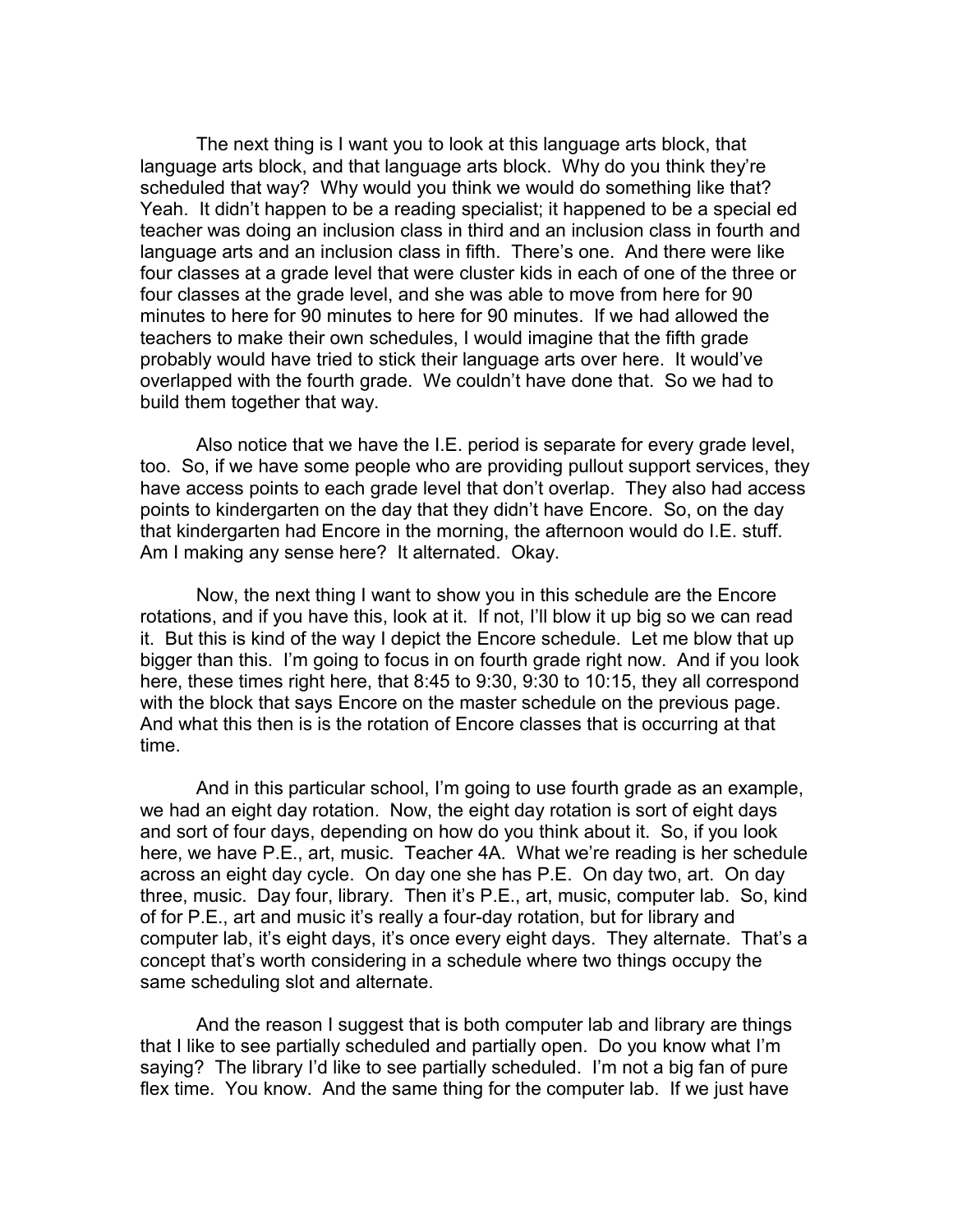an open computer lab with support in it, kids' access to it will be dependent on the whim of their teacher. Okay. And whether they like to do it or not versus you know what I'm talking about? If the teacher likes to do it, they'll go. If they don't, they won't. So, I like to have partial schedule, partial, partial open access. You know, see how that's structured.

But in terms of this pattern, in creating the pattern, I really created a four day pattern. If you look at it, it's P.E., art, music, library. Slide it over one. P.E., art, music, library. Slide it over one. P.E., art, music, library. Slide it over one. P.E., art, music, library. Copied that whole thing, dropped it in there, and then changed library to computer lab. And so that's how you – scheduling is all about creating patterns and repeating patterns.

Now, I want to point out something about another part of the pattern. Look at fifth and fourth grade. On days one, two, three, four, they have library. On days five, six, seven, eight, they have computer lab. We're going to kind of ignore kindergarten for the moment because it's half day. And then if you look at second, third, and first grade, they have the reverse. On days one, two, three, four, they have computer lab, and days five, six, seven, eight, in the afternoon they have library. Well, while the library's full on days five, six, seven, eight, what has open time? The computer lab. And when the computer lab is full on days one through four in the afternoon, what has – who has open time? The library.

And that's reflected in this schedule down here that's really hard to see. You can see the kind of big open blocks. Let me blow it up a little bit so we can see it a little bit better. That's too big. Okay. Okay, this is the library schedule. So if you look at it there. On days one through four, she works in the morning and is done at 10:15. And if you go through the rest of the afternoon, except for not in kindergarten class, it's totally free time. And if you look in days five through eight, she's open in the morning until she meets with second grade beginning at 1 o'clock. So, there's big blocks of open time that could be used for teachers to go with their classes to library and do collaborative work with the librarian. And the computer lab schedule is the exact puzzle piece fit of that. Exact puzzle piece fit of that.

So, ask me a question about any of this, if you have one. Happy to ask – answer a question. Kind of get it?

Okay, let's look at something else. The – what I want to do now is look at a more sophisticated version of an elementary schedule that begins to build a, an inclusion kind of and combination I.E. schedule. And so the basic concept behind sharing special education staff or any special service staff across grade levels or across classrooms is basically this. If I've got a special service provider who needs to provide service during a certain kind of subject in multiple grade levels, those grade levels can't have that subject all at the same time; okay? And so, if you'll notice here, perhaps I've got somebody who's working in a language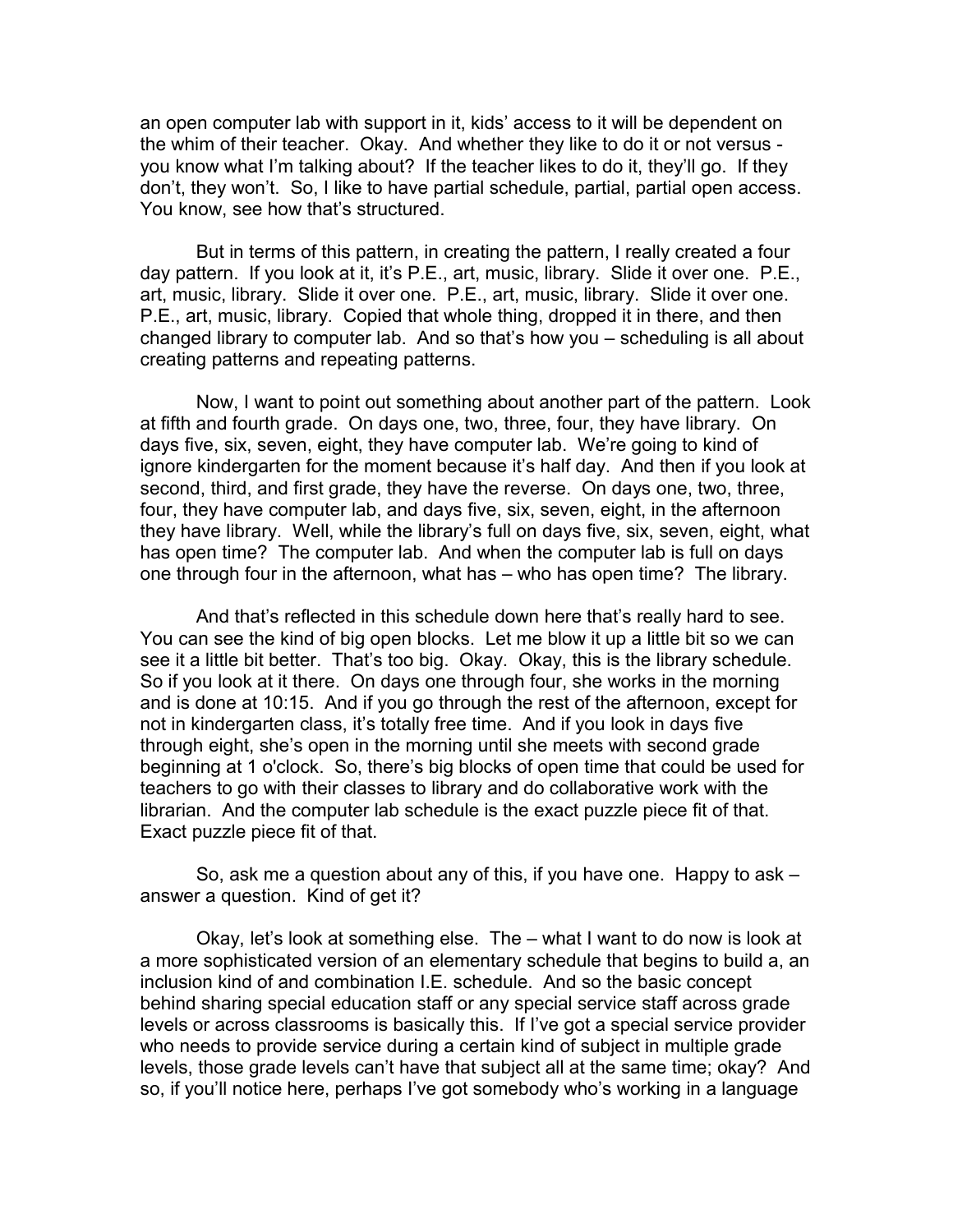arts classes in first grade, that can't totally overlap with the time for second grade, or if they're working in third grade, too. It could partially overlap, but you'll notice here I've got two 50-minute chunks here, two 50-minute chunks here, two 50-minute chunks there. The same person could actually work here, here, and here.

By the way, that same concept can work within a grade level, too. You know, with multiple teachers within a grade level. And then I have another one here that shows the same thing with somebody who's working in fourth and fifth and third. But the basic idea is we can't all do the same subject at the same time if the person has to go – is going in there. Okay.

Now, it's usually more complicated than that. And the example I'm going to look at right now that really illustrates that is the Falmouth Elementary School example. The basis schedule looks like this. If you've printed them out or if you have it in your computer. Let me get that down so we can see it. That's the basic, but where I want to start are the time allocations. First thing I want to point out to you, if you look at this, look at those time allocations, and what's the greatest common factor of all these numbers right here? Five. All you have to do is look at this. Seventy-five and 70. I'm dead. Okay. Remember my building block. This is not going to piece together as pretty. And all you have to do is kind of take a peek at that and compare the big picture Gestalt of that schedule, which is based on the time allocations you just saw, to the Antietam one we just saw a minute ago, and how much cleaner the Antietam was in terms of the breaks and the, you know, the lines and the chunks of time. The Antietam one was much cleaner, and that has a lot to do with the fact that the basic building block here is five minutes versus 15 minutes in the Antietam schedule.

So, let's play with this. In this particular school they had three special ed teachers. Okay. And who were basically taking on the role of learning support, what you would call in Pennsylvania, learning support teachers. But the three special ed teachers, based upon the needs of the various grade levels, they determined that one of those special ed teachers was going to work primarily in first and second grade, one was going to work in third and fourth grade, one was going to work in fifth grade, because they had the biggest number of kids needing support in fifth grade, and was likely to pick up anybody who showed up in kindergarten who needed some assistance. That was their plan, their basic plan, you know, before the school year began, and they knew it was going to happen based upon the kids they had the previous year. Everybody makes that plan. Okay. You know. And so we need to build a schedule that was going to support that plan.

So, I'm going to take first the teacher who was going to work in first and second grade. Okay. Well, one of the things that we felt that we needed to do was to do a little bit of math to find out what was possible for that teacher. And so that teacher was going to work in first and second grade, and there were 390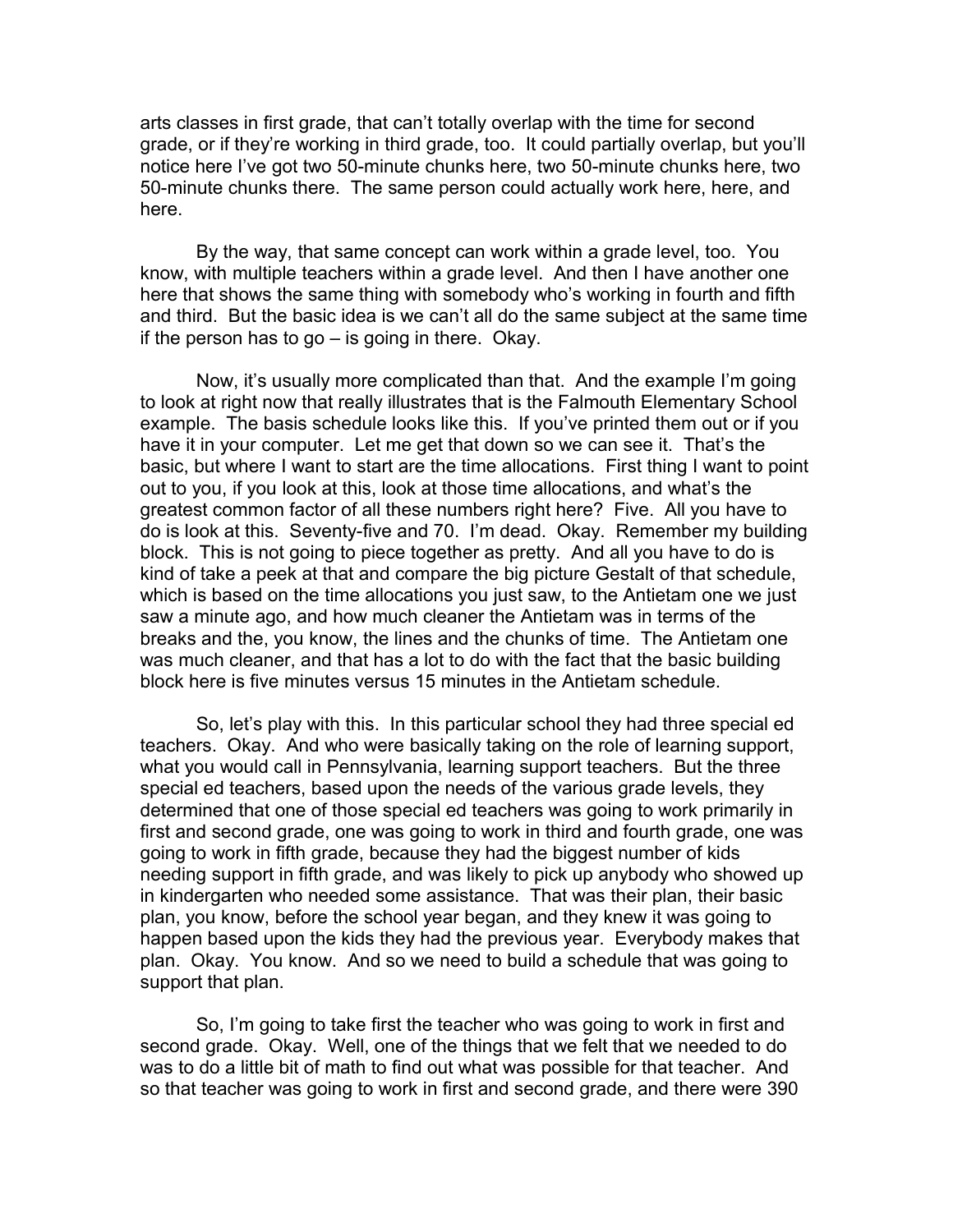minutes in the day. Well, the first 15 minutes of the day, or the first 10 and the last 5, were home room type things, and she really can't provide much in the way of services then except touching base with her kids and things like that, so that took us down to 375 minutes of workable time that she had. Well, she needed to get her lunch period. In this school, her lunch was 30 minutes and so we took that. That left us with 345, okay. She needed to get her planning period every day. That was 45 minutes in this school, and so that left us with essentially 300 minutes that she could work. That's all she could work.

Now, I kind of like the schedule planning periods at lunch for special ed teachers, you know. A lot of them I know, 95 percent of them, are running around with their heads chopped off trying to meet the needs of their kids and foregoing lunch and planning on a regular basis to do that, mainly because they have crappy schedules. And so that's 95 percent of them. Five percent of them you don't know where they are, but – yeah, you know. I was in between schools. You were at the bank. Cheap shot, I know, but a little bit of truth, though, huh. A little bit of truth.

So, the needs in this particular school were judged to be about the same for first and second grade, so that kind of meant, well, we're going to give about the same amount of time to first and second grade. Okay. So, that's 150 minutes of the time that that teacher can instruct on a daily basis. The next thing they said was, well, we want them to work in the I.E. period. Well, each grade had an I.E. period. They called it C.E., core extension, and it was 45 minutes long and they were separate times, so that meant – excuse me – 45 minutes for I.E., okay, at each grade level, which left us 105 minutes left at each grade level. So if this is first and this is second. Okay. And then they said, well, we'd like to do some inclusion teaching and we think language arts is more important. We have to do some inclusion and we think language arts is more important. Kind of look at the times here and they said, well, let's do an hour in first grade inclusion and we'll do an hour in second grade inclusion. That left us with 45 minutes left. And they said, well, I guess the best we're going to do in math is 45 and there it is. And so basically we used up all their time. Okay. That's kind of our goal in the schedule.

Now, getting from this to an actual schedule that will do that is a different story. If you look at the schedule here, this is the first grade line, this is the second grade line, and this is the special education teacher's line. And a lot of times that's the way I'll do it. I don't just build a first and second grade schedule. We will put a blank line as we're building them together, and build the special ed teacher's schedule at the same time we're building the academic schedules for the two grade levels. Does that make sense? Because then – and, by the way, that special ed teacher's usually sitting right there, okay, while we're trying to build that.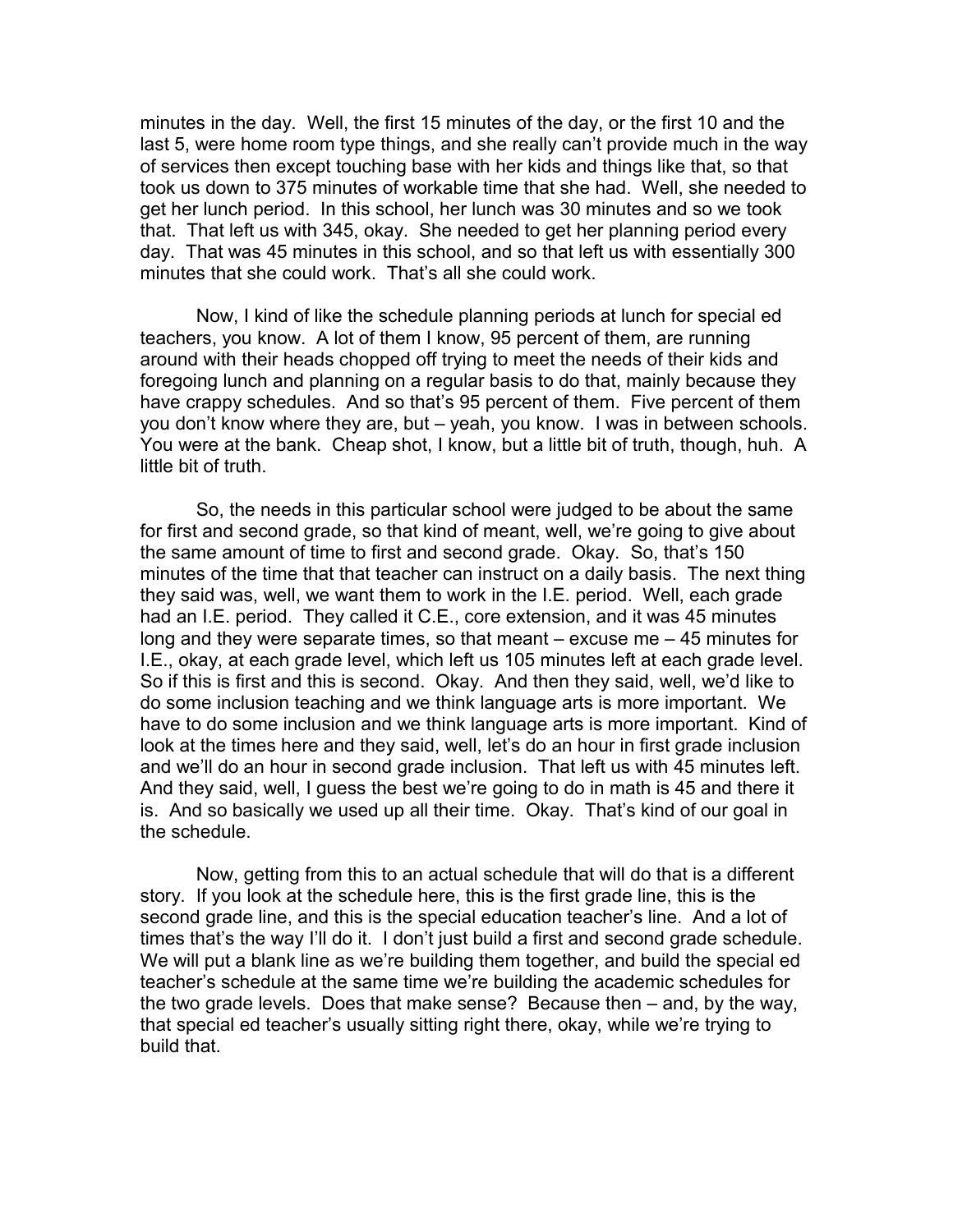And so let's see how we did here, okay. We did pretty well. The special ed teacher, this is her line. Well, by the way, second grade had their language arts block of 120 minutes first thing and so did first. The special ed teacher spent an hour in one class here and an hour in a first grade class there. Does that make sense? Now, she had an aide that worked with her, too, and a teaching assistant who flipped with her. Went the other direction, you know. And so that's what was going on the first two hours of the day.

Then that special ed teacher was able to work in the second grade I.E. period, right here. Now, she could see again some of the kids she saw with inclusion here. And I kind of like the model, if we can pull it off, where the special ed teacher provides services in a – has the opportunity to pre-teaching, coteaching, and re-teaching. Okay. Pre, co, re. And if you think about it, the I.E. is the place for the pre and the re, and back here was the place for the co-teaching.

So, she could do pre-teaching of what might going to be happening in language arts tomorrow, re-teaching of what might happen in language arts today, or pre-teaching of what might be going to happen in math today, or reteaching of what might have happened in math yesterday during this time. She also might be working with some other kids who aren't in her co-teaching classes who get services out of other second grade rooms. But there's her 45 minutes in second grade I.E.

Then she had her 45 minutes in first grade I.E. where she could again see the same kids she saw here or pre-teach what was going to happen in math later. So, then she has her lunch, 30 minutes of lunch. Then – oh, by the way, we had a five minute goof here, but we couldn't fix it, couldn't – it just didn't work right because of my 15 minute problem. It was only a five minute issue. Remember the greatest common factor. Has her lunch 30 minutes. Forty minutes in the back half of first grade math and 45 minutes in the back half of second grade math to be included, and then her planning period. Her planning period there were two goofs in this schedule, but you couldn't fix them really. And the first one is her planning period only overlapped second grade. Well, since she got the same planning period to have it overlap both first and second, she'd have to have two planning periods. Okay. So, she overlaps second, but we made a decision that she was only going to do inclusion services in second grade four days a week and maybe the assistant would take her place. And one day a week she'd be able to go plan with the first grade. Does that make sense what I'm saying there? We needed to get her some co-planning there. And the other goof was the five minutes right here. So, we did pretty well.

Now, when you look at the grade level schedules for those two grades, let's kind of evaluate them. If I'm a first grade teacher, I look at this and I think okay, language arts for two hours and then we have lunch and recess. That's pretty good. Then I have my I.E. period and it's kind of connected to either language arts or math, I guess. Then I have my math. If I'm the co-teaching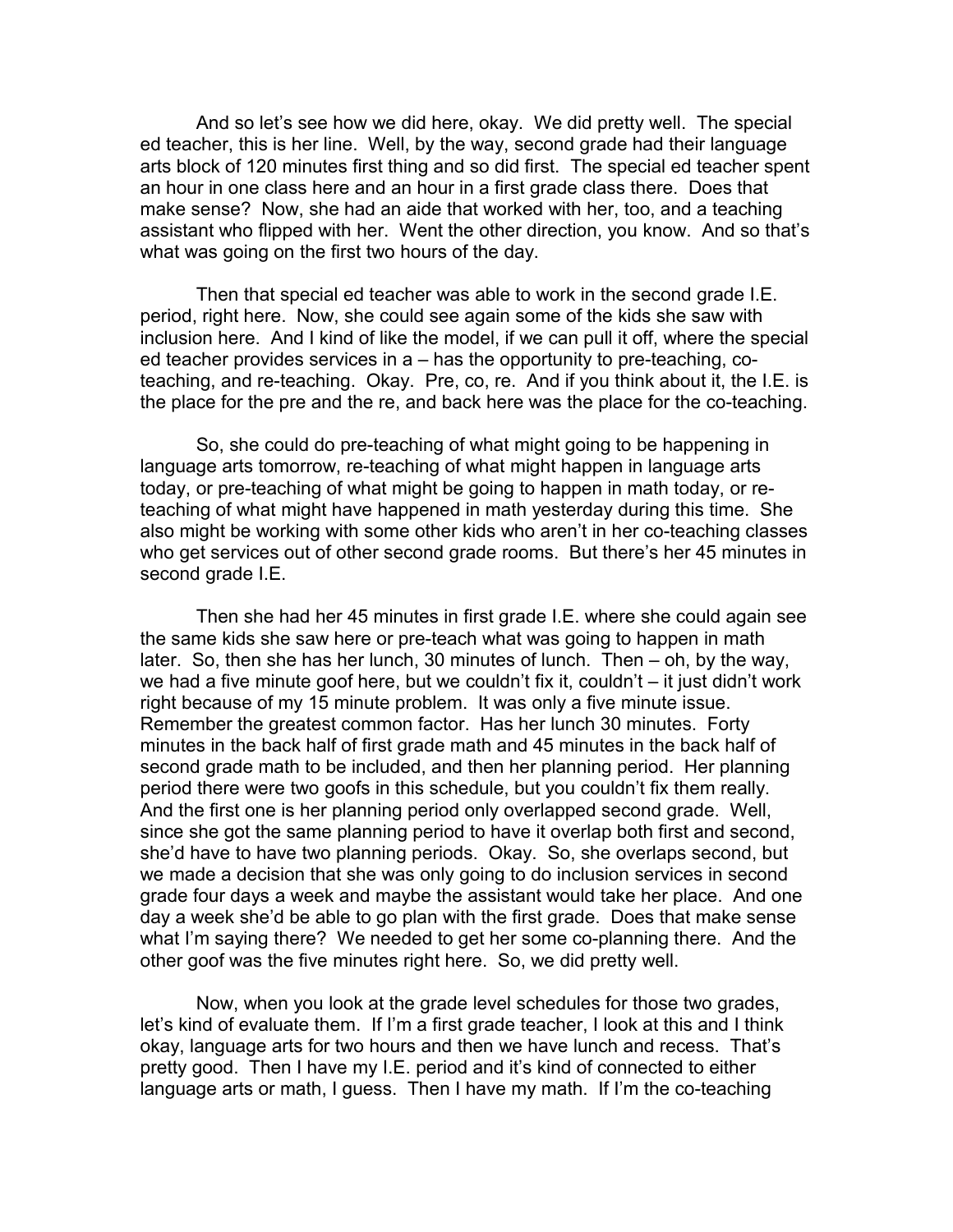class I have a teacher the second half of language arts here and the second half of math there. I have my Encore and then end the day in science and social studies. That's a pretty good schedule. I think first grade teachers would like that schedule.

Second grade teachers, however, I don't think they would agree to do this exactly like this if they had their choice. The first two hours in language arts, that's good. Follow it by I.E., that's good. Lunch and recess in the middle of the day there, that's okay because Encore's at the end, that'd be all right. Science and social studies for before math, no way. Okay. No second grade teacher is going to do their science and social studies before math if they get their choice. Okay. They're going to do math first. You understand what I'm talking about? If they put things in order. But, what would have happened, we had to have their science and social studies there. Why? If I allowed them to have their math there, what would have happened in the schedule? It would have screwed up my support for the special ed teacher. By putting their science and social studies there, it backed up their math later and so that person could go from first grade math to second grade math like there, which is just another illustration of why you can't let the classroom teachers to do their schedules by themselves. Okay. Because it won't work out and won't be the best use of resources.

Go ahead.

AUDIENCE MEMBER: [can't hear question]

MICHAEL RETTIG: Or they would probably go in together with them, and so there would be two of them in the second grade I.E. and two in the first grade I.E. And lots of times when we do schedules, we'll do the special ed teachers and the assistant's schedule as well. You know, you've got to do that where there – if there is one. Some places have them, some don't, okay. And, you know, I don't remember all the fine details of this. This is just a pretty good illustration of sort of the process you have to go through to create a decent schedule for a special service provider, especially one where you want it to be a mix of service provision types. This is a mix of inclusion and pullout. Okay. This same schedule would also work as a mix of replacement and pullout. Why? Well, see this block of two hours right here? This special ed teacher could, if it were replacement instruction, pull first graders and second graders at the same time for that two hour block, and then do I.E.'s later. Does that make sense what I'm talking about there? So it could work for replacement instruction, too. Yeah?

# AUDIENCE MEMBER: 33:15

MICHAEL RETTIG: In this school it was one time a week for second grade; it was every day for first, right. There now ideally, it probably would have been good if I could match up – you know what would have been good. But we couldn't get second grade to agree to it. If they would've allowed part of their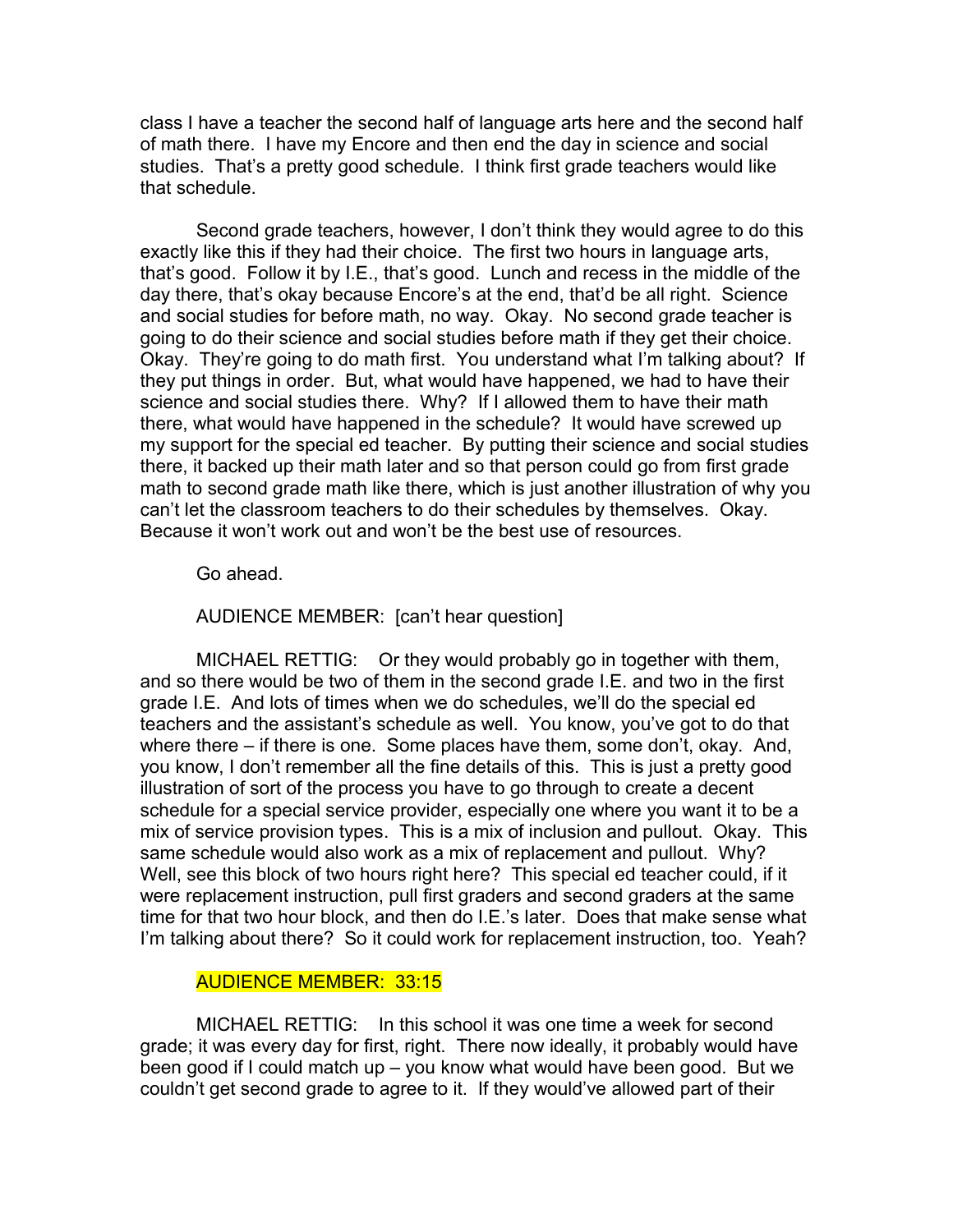math to be here, then I could have flipped it back where now the Encore for first is here and second is here. If part of the math was – no, what do I want. I would want something I could flip back and forth so I could do it more frequently, but we couldn't figure it out. Okay. So it was one day a week in first grade and, you know, all the time in second. Which is still better than most places get. You know. Unless you just let them out. I mean, by let them out, I mean – I suppose what I could do – here's what we could have done. I could've put this chunk of math here and she could support here in math sometimes and here in math sometimes and alternate the planning, but that's second grade. First grade is not going to want their math right here. I can tell you right now. They wouldn't want anything there. And so that wasn't going to fly. I'm not saying somebody couldn't do it better, but that's just the way we kind of did it. I'd prefer, like it to be even, like every other day first and second. You know, something like that. But we also didn't want to, you know, cut down on the instructional time she had with kids either too much. So you didn't want to like give her a full period in first and a full the second. That would eat up too much of her time. Yeah?

## AUDIENCE MEMBER: 35:12

MICHAEL RETTIG: You mean the actual creation of the –

## AUDIENCE MEMBER: 35:12

MICHAEL RETTIG: Depends on the facility, the people who are doing - I mean, the way I normally work is I'll do a district introduction that lasts a full day and there are central office people there, there are school teams there led by principals. They have those representative groups there. They learn the lingo. They're up to speed and so when you go work with them then, they get it, they've already worked on it some, been thinking about it themselves, and so I'm the one working with them, you know. I can work with two or three schools a day and we can knock out a pretty detailed schedule. They usually take it much further than we get in that two or three hours. Because once people start getting this, they make it better and better and better and better. They get the process. Yeah. I mean, you know, I'm the one manipulating the spreadsheet, so it depends on the facility or the people who, you know, are doing it, you know. And, you know, how much time do they have altogether. And you don't have to do it in a spreadsheet either. You can do it on paper, you know. It's just not as, you know, and it can be visual. Some of you have done it with paper and, you know, sticky notes, and things like that, you know, and you can do it different ways. Probably a day, you know, of people working together, negotiating back and forth, and then probably you got a draft and it goes out and it comes back and forth and back and forth and back and forth. Something like that.

One of the things I wanted to say here is every once in a while, and I'm probably going to get in trouble for saying this in front of this group, there'll be a special educator in my audience who will say, well, that schedule's all fine and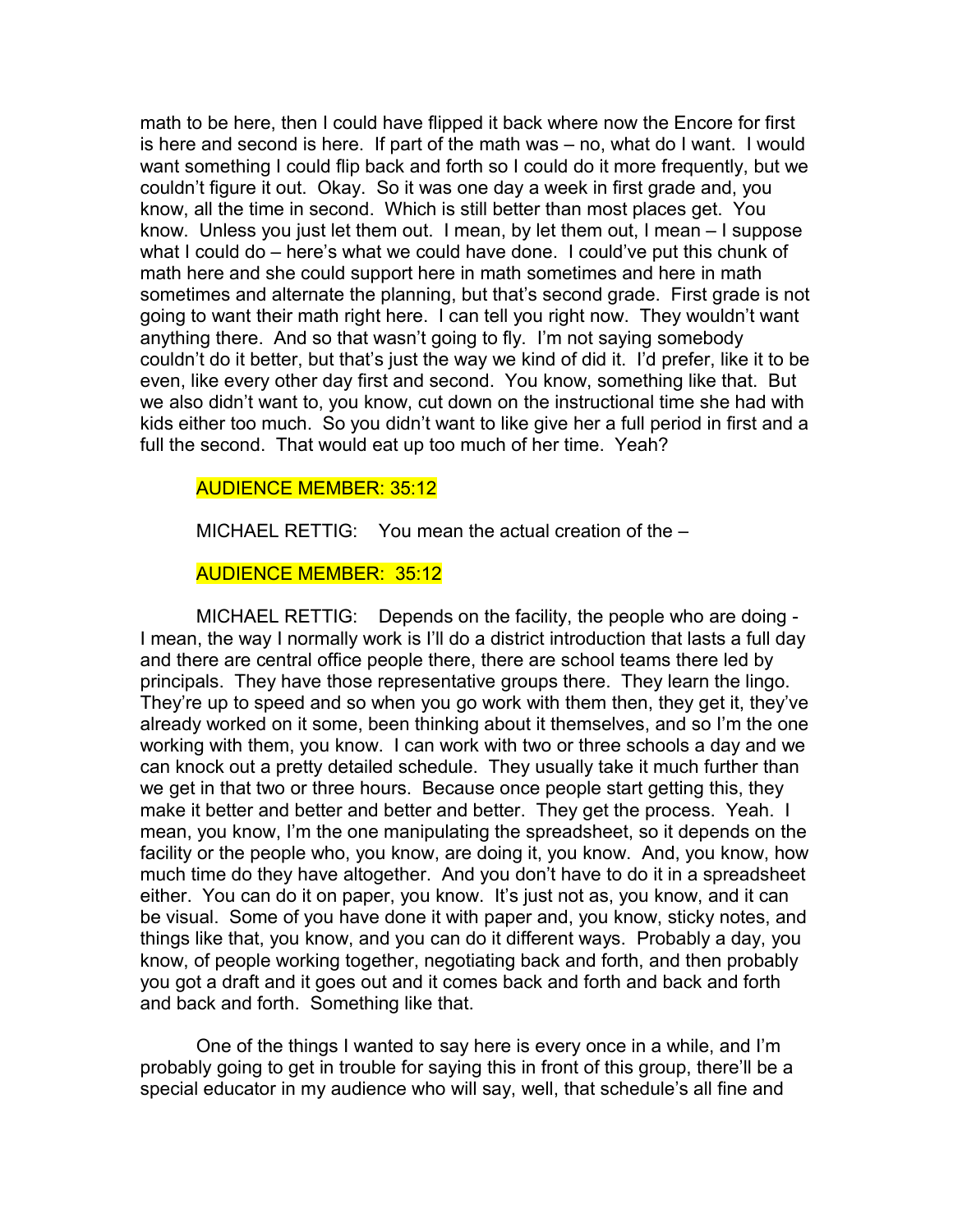dandy, but by federal and state law we have to follow what the IEPs say, and if it doesn't match with your schedule tough luck buddy, you know. And, you know what I'm saying. They get on their high moral horse and give me the IEP song and dance. And it's like, okay. I say, you know in high school and middle school, isn't it interesting that every IEP that they write in middle school and high school is always done in an increment of what the period is up there as though 42 minutes of support were the exact research based amount that kids should get and that's why we write it in the IEP. We write it in the IEP because that's how long the period is, okay. Am I right about that? That's the – and part of the problem in the elementary school is we haven't had a schedule in the back of our head, so there's been no sort of appropriate chunks to think in, and so when we're writing IEPs, we kind of write them relative to one kid to the next. More for him or her based upon need, but there's no like schedule in the back of our head that guides us in writing the IEP, you know. And it seems to me that if we've determined that we could have a 45-minute I.E. period, that I might start writing some of my support in 45-minute chunks or 30-minute, whatever it – do you understand what I'm talking about there? There has to be some kind of template in the back of your head to write an IEP. It's got to fit practically into the schedule or we can't deliver it, you know. And I don't know. The nice thing about doing a schedule like this and doing it in advance is if you, if this schedule's completed in May and you've done the best you can, and you've got your list of kids and you know who's getting served in each of those places, you've got a more, a data driven way to say we are short on staff and we need help. Here's the schedule. Can you do it any better Mr. Personnel Person? You know. You understand what I'm saying? You got, rather than just, I mean, everybody's out there asking for more all the time in terms of support services and without much more than, you know, anecdotal argument. I don't know.

Let me show you something else in this particular schedule I think you'll find interesting. Their Encore schedule. Shows you another rotation that's different. I think this school division they were on a five day – not a five day. They were on a Monday-Friday schedule. I was only working with one school and so I couldn't get the whole vision together and change their thinking about that. So, if you look what it is here, it's kind of interesting. It's P.E., music, library, P.E., art. P.E., music, library, P.E., art. And the third week, P.E., music, guidance, P.E., art. I had a counselor in here. I don't know if I still do. Anyone? My daughter-in-law is an elementary counselor. You know how she does her schedule. When can I have your kids? Okay. Tries to run around. The American School Counselor Association recommends that about a third of the counselor's time be spent in the sort of developmental guidance program, which is classroom guidance. It's the preventative piece, you know. And about a third of their time. And a lot of times they're – they've got to run around to different teachers and try and get access to kids and it's probably almost always out of science and social studies because they won't give them to it during language arts and math, and it's hard to get them sometimes. It's hard to get access and do what you know needs to be done there.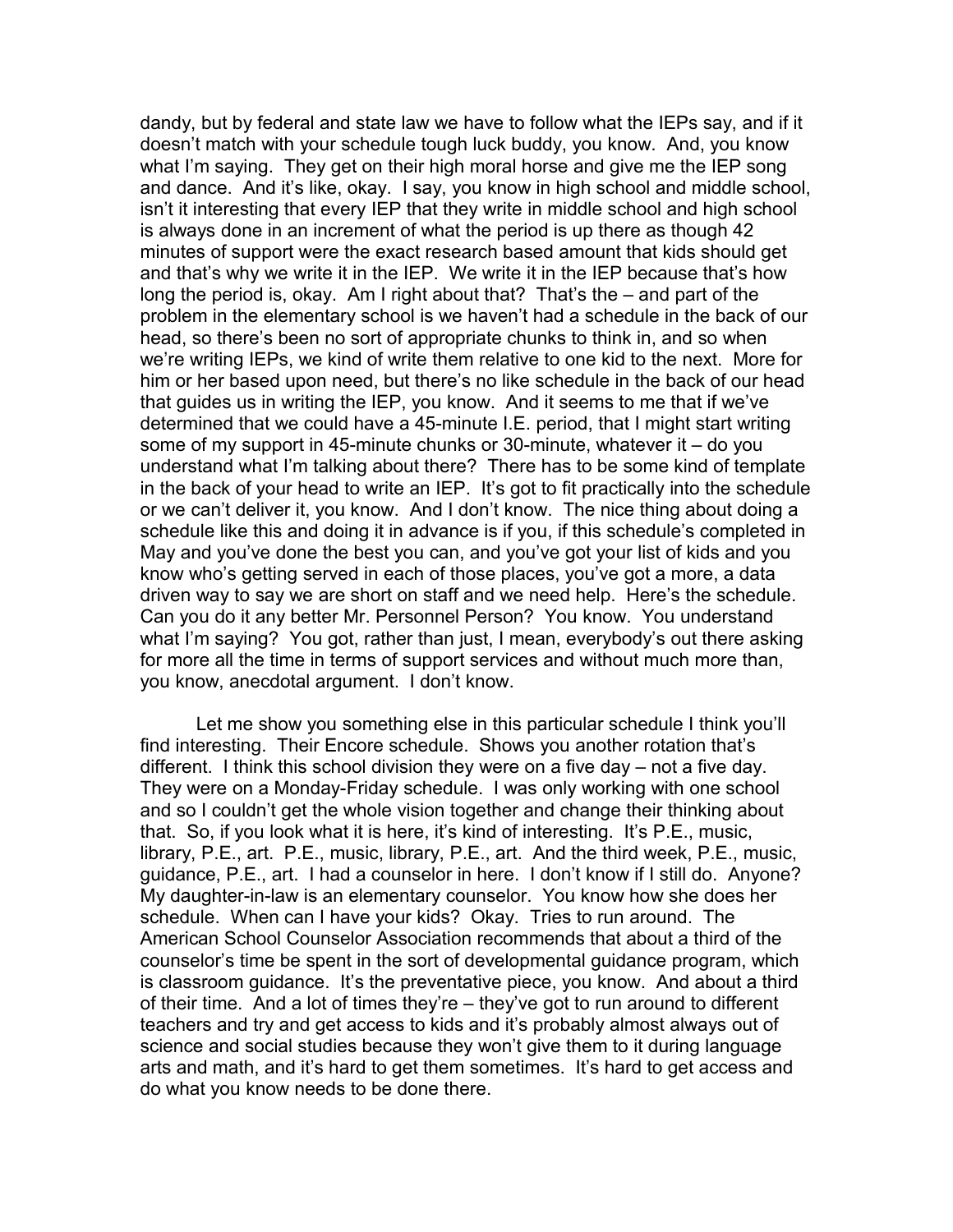So, one of the things that we've done in a lot of schools is to insert the counselor into the Encore schedule, but not as a full member; as a replacement for something on an occasion. Remember what I did with library and computer lab before? What I'm doing with it here, I'm doing it with library and guidance in this. So once every three weeks, in place of their library class in this school, a kid gets a guidance lesson. Now, on that third week at this time block right here when guidance is happening for those two grade levels, fifth and fourth grade, who has open time during that time? The librarian's not scheduled because we scheduled guidance out of the library slot. Okay. Now, why am I pointing that out? Putting the guidance counselor in the schedule is a problem, you know, in a schedule where it's covering contractual planning time can be a problem, too, because what happens? Stuff happens in school. You have a guidance emergency in the school. There'll be a kid come off the bus, he's crying, we need Mrs. Jones, the counselor, but she's in Mrs. Smith's class teaching her guidance lesson. What do we do, you know. And so what we've done in this school and others who do this, is there's an automatic backup system when there's a guidance emergency. What is it? The librarian. If there's a guidance emergency the librarian can take the class, the guidance counselor deals with the emergency, and then the next time available they flip back to even things out. Does that make sense?

So, if you were to look at this particular schedule, notice here that the fifth grade and the fourth grade have guidance in week three. The third grade and the kindergarten have guidance in week two. And, the first grade and the second grade have guidance in week one. Which is going to spread out her load. And so when you look to the schedules here, if you look at the guidance counselor's schedule in this particular school – if you look at the guidance counselor's schedule in this particular school, here we go. Week one, she works with no more than two classes a day. Week two, she works with no more than two classes a day. Week three, she works with no more than two classes a day. All the rest of that time is available for what? Small group, individual counseling, and the other work that the counselor does. Fits in with their national standards, most state standards, and it also provides a time for all students to get those services.

Spend a moment and talk to somebody next to you. Is there something you found in the last bit of time that we've been together that is interesting and you think has possibilities in your school? And the second question is, is there something you don't get and you have a question about. So just talk to somebody. Turn around and just talk to somebody. Nobody stay by yourself. Talk. Any observations or questions that you'd like to share? Especially questions. Sure.

**AUDIENCE MEMBER:** Inaudible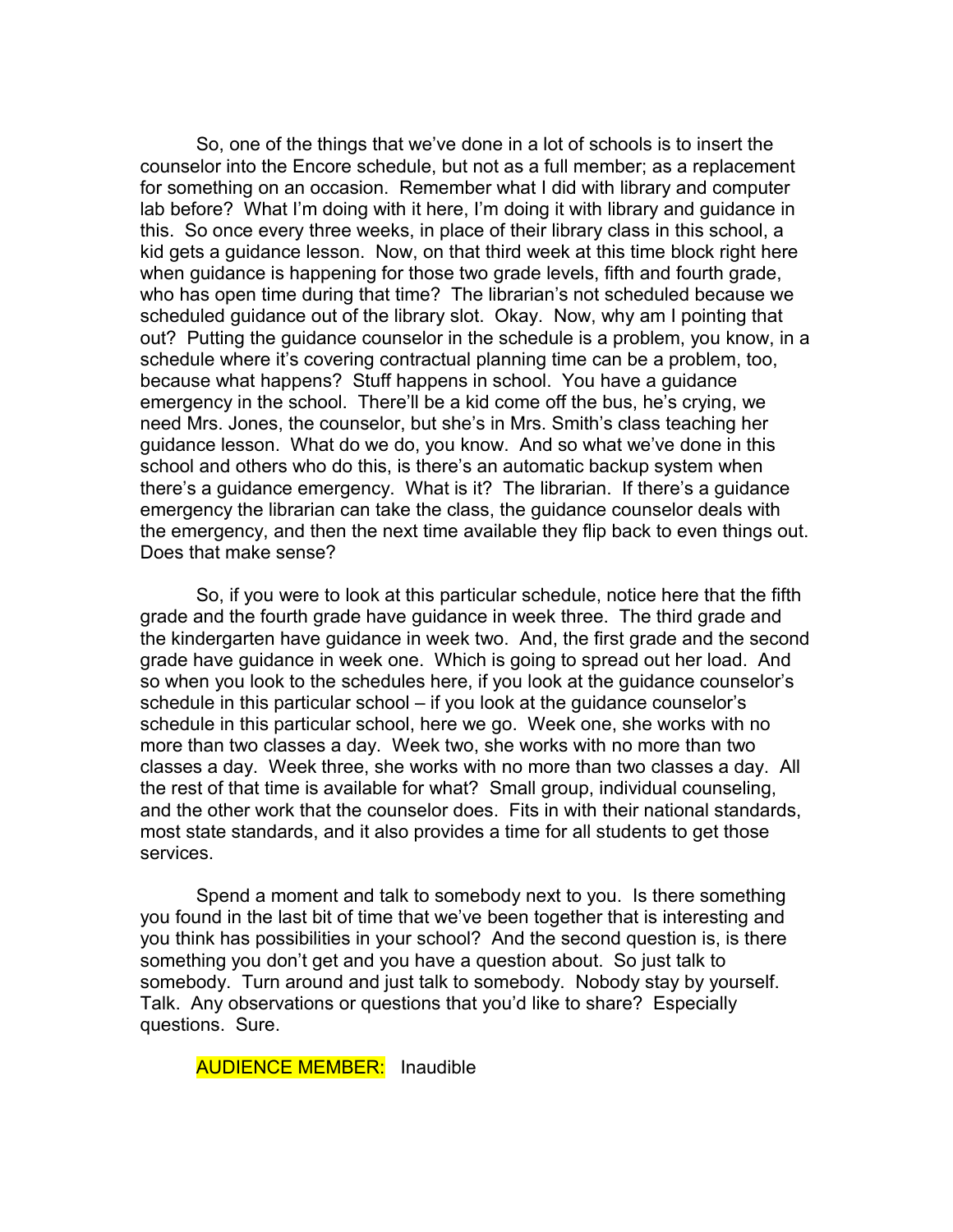MICHAEL RETTIG: And the math doesn't work in what you're talking about. I mean, the math does not work. I mean. If you're saying somebody's got to be K-6 and you're going to put kids in three different classes in each grade level and they're going to do co-teaching, good luck. I mean, you don't have enough minutes in the day unless you're going to do 10 minutes in each class of co-teaching, which is waste, you know, is a waste, in my mind.

So, I don't know if you're going to agree with what I'm going to say. One way to approach it is that person in that case could work through I.E. periods and could be part of a team in each I.E. period, because I can find probably 45 and for 50 minutes for them in every grade level during the I.E. time where we could work. It wouldn't be during the basic instruction of language arts or math, but I could do it that way. The only thing we can do, too, is cluster. And, you know, it depends how you do clustering whether it's okay. I'd be in some places where there's – it's kind of a three top school and they'll be a cluster of special ed kids in one class and the cluster ELL kids in another class and a cluster of Title I reading kids who aren't special ed and another – you know, kind of spread the clusters out so it's fairly balanced in terms of need, you know, but – I don't know. Any principal do that kind of stuff? And the main reason to do it is so that you can have a person who can go co-teach or work with those kids for a longer time period, or else you're trying to spread people too thinly, you know. So, without, you know, unlimited staff resources, I don't know what else to do. You're either kind of running out of I.E. or do some clustering, you know.

#### AUDIENCE MEMBER: Inaudible

MICHAEL RETTIG: I have an answer. It's probably not the answer.

AUDIENCE MEMBER:

MICHAEL RETTIG: No, that's no good.

AUDIENCE MEMBER:

MICHAEL RETTIG: No, that's a self-contained special ed class with a few visitors, you know.

AUDIENCE MEMBER:

MICHAEL RETTIG: I find that more of an issue in secondary school. You know, in middle and high school, but those clusters get awfully big up there sometimes. Okay, and it starts being not a good environment. I don't know, four or five, you know. That'd be okay in a class of 20. You know, I think that'd be okay, you know. Especially if it's balanced in another class with four or five struggling readers who aren't special ed and if it's – and then I can at least spread my special service providers. They can be with kids more, more time. That's the battle. If that's the trade off. The bigger the cluster, the more they can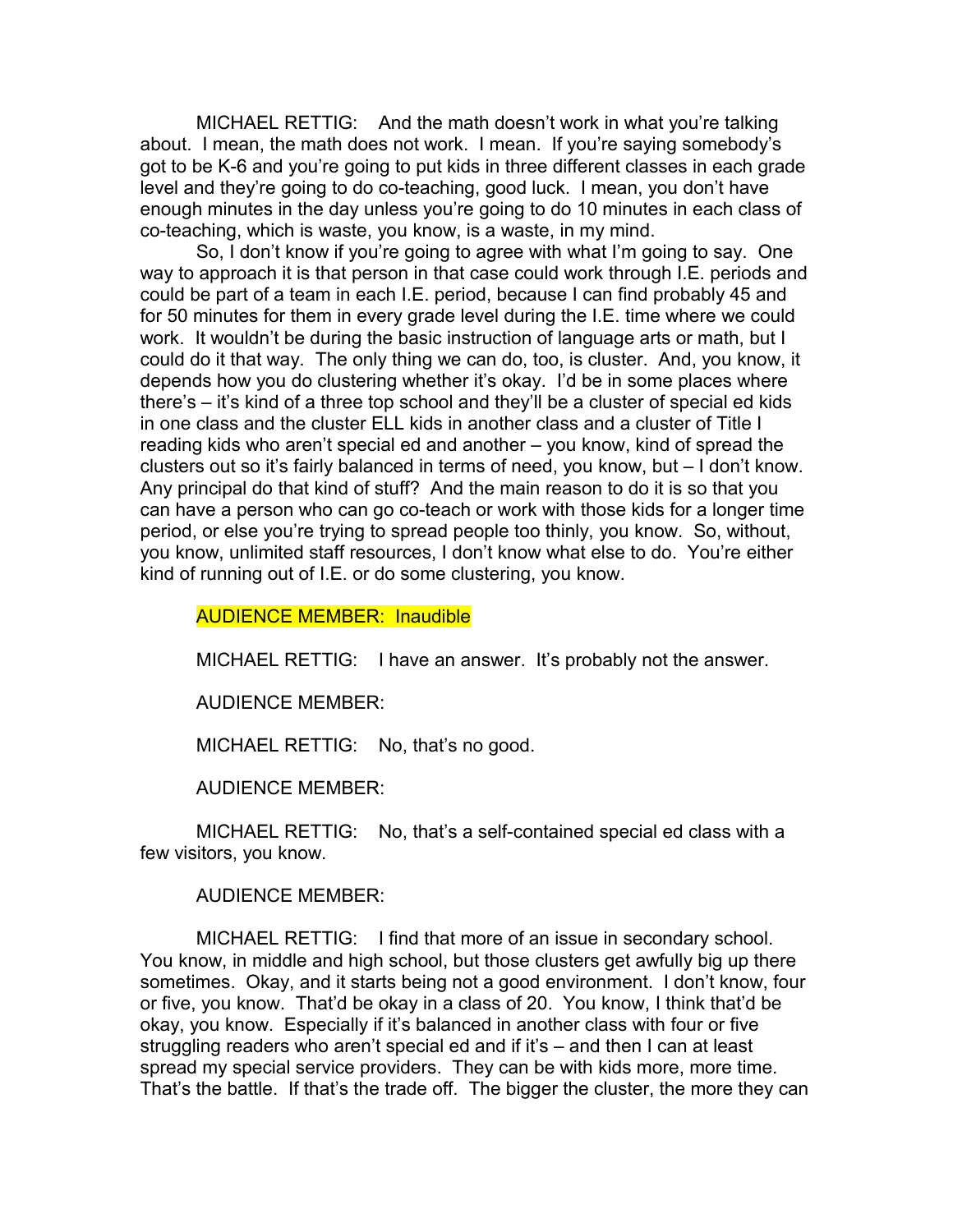be there. The smaller the – you know, it's – and that's why I did math. You know, remember with the Falmouth model I just said, we got 390 minutes. What can we possibly do with it, you know. So, somebody else. Good question, thank you.

## AUDIENCE MEMBER: Inaudible

MICHAEL RETTIG: You're talking about trying to get a special ed teacher planning time.

# **AUDIENCE MEMBER:** Inaudible

MICHAEL RETTIG: At the same time for several grade levels. You understand what she's talking about? If I took K-3 and they all had social studies and science at the same time, they can get a planning time then, yeah, because all the kids would be back in there with no support. And, yeah.

The other thing I've done, and it was funny. I did it in a school that was, it was only two grade levels that they were serving, but I had the second grade in Encore while the third grade was in lunch and then flipped them like that. You understand what I just did there? And so the second grade was in Encore when the third grade was in lunch and that teacher had a second and third grade class and so she got her lunch in Encore time with no kids. The kids were either in lunch – yeah, with two. Right. But I think what you're, you came up with was pretty clever, you know, and the other way it's done is during the time when the biggest number of kids is out, you see, is there an assistant or some, or you can move in somewhere else to supervise kids in centers or some – you know, that's the way I see it get done, too. So, you're, you're, you know, first, second and third grade, but we've got three second graders and three first graders and nine third graders this year or something. So the third grade's out, I got six left, can an assistant supervise during a center space thing and I get my plan – I've seen that, too, you know. It's hard.

The other choice is one you don't like. And I don't like it either, is that you create an Encore period for that class and they all go together to Encore, which we don't like either. Or, we treat them as a spoke – for example, I might be a four top school, but got three in this grade level and I add that group in. Say, it's, you know, it might be second grade only has three and I'll add the special ed classes first, second, and third grade in there and they can go with them and I can mix them up, but then I have first and, you know. There's other things you can do. I don't like the self – you know, one of the best times to integrate kids is in their Encore times and so I don't like those except for the very, very, very, very most needy kids separate Encore periods for special ed classes, you know, so –

Somebody else with a question?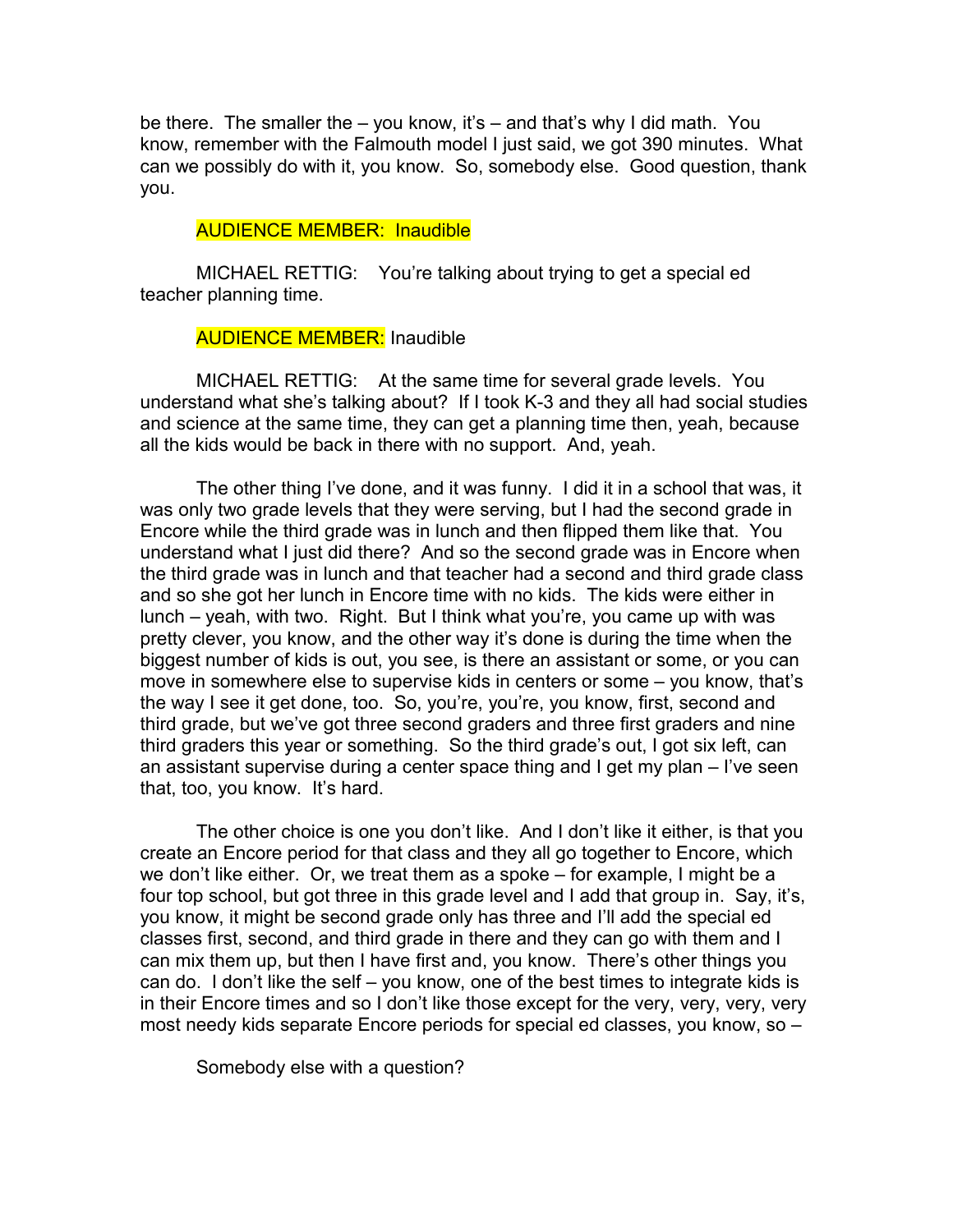Let's talk about departmentalization very briefly, very briefly, and then when we come back from the break, we're going to do parallel block scheduling, which is the coolest stuff that I do, okay. The coolest stuff that I do, I think. And it's the stuff I get the most excited about.

Departmentalization. In terms of scheduling it, it, you have to create blocks so that the rotation can work within it. So, if it's a two teacher team, they have to have equal blocks that they flip kids back and forth. If it's a three teacher team there has to be three equal blocks that it can fit in. And one of the things that I've found with departmentalization schemes in elementary school is sometimes they're designed around kind of teacher preferences versus what kids need sometimes, you know what I'm talking about.

So, for example, one of the most common three teacher team departmentalizations I've seen is this: We all teach our own language arts, and I do the math, you do the social studies, and you do the science. Is there anybody in the room that thinks that math, social studies, and science should get the same amount of time? Almost nobody does, you know. And so you'll end up with something like you have two hours for language arts and then 50 minutes for math and 50 minutes for science and 50 minutes for social studies, which isn't enough math and it's probably too much science and social studies, but it's got to be an equal chunk to make the departmentalization work, okay. And so that's one of the things I get worried about.

Now, the other thing I'll say about departmentalization in the handout and in our book, chapter 5, there's all kinds of schemes in there for departmentalization, is sometimes I'm willing to suck that up. If say I got a su- you know, one of the reasons to do departmentalization is you have extreme ability in one area from one of your teachers or extreme weakness in an area from one of your teachers. So if I have Mrs. Einstein as one of my fifth grade teachers and a knock down drag out fantastic math teacher, I'd rather have her with my kids 50 minutes a day than somebody else with them 70 minutes a day just because that's the time allocation. Teacher skill trumps time allocation any day in my mind. Does that make sense, then? I also might have the reverse, where I have Mrs. Checkbook who can't balance hers and I don't want her teaching kids math, you know, and so there's that issue. But in building the master schedule, whatever departmentalization scheme you come up with, you have to have the even blocks so that it can rotate in it. So that means the placement of the I.E. period, the lunch period, the Encore period has to be strategic to make all of that work.

My kind of opinions about departmentalization, too. Some people are totally anti in elementary school, and I've been in some places where they have a full almost high school based departmentalization at the elementary school where there's an English teacher, math teacher, science and social studies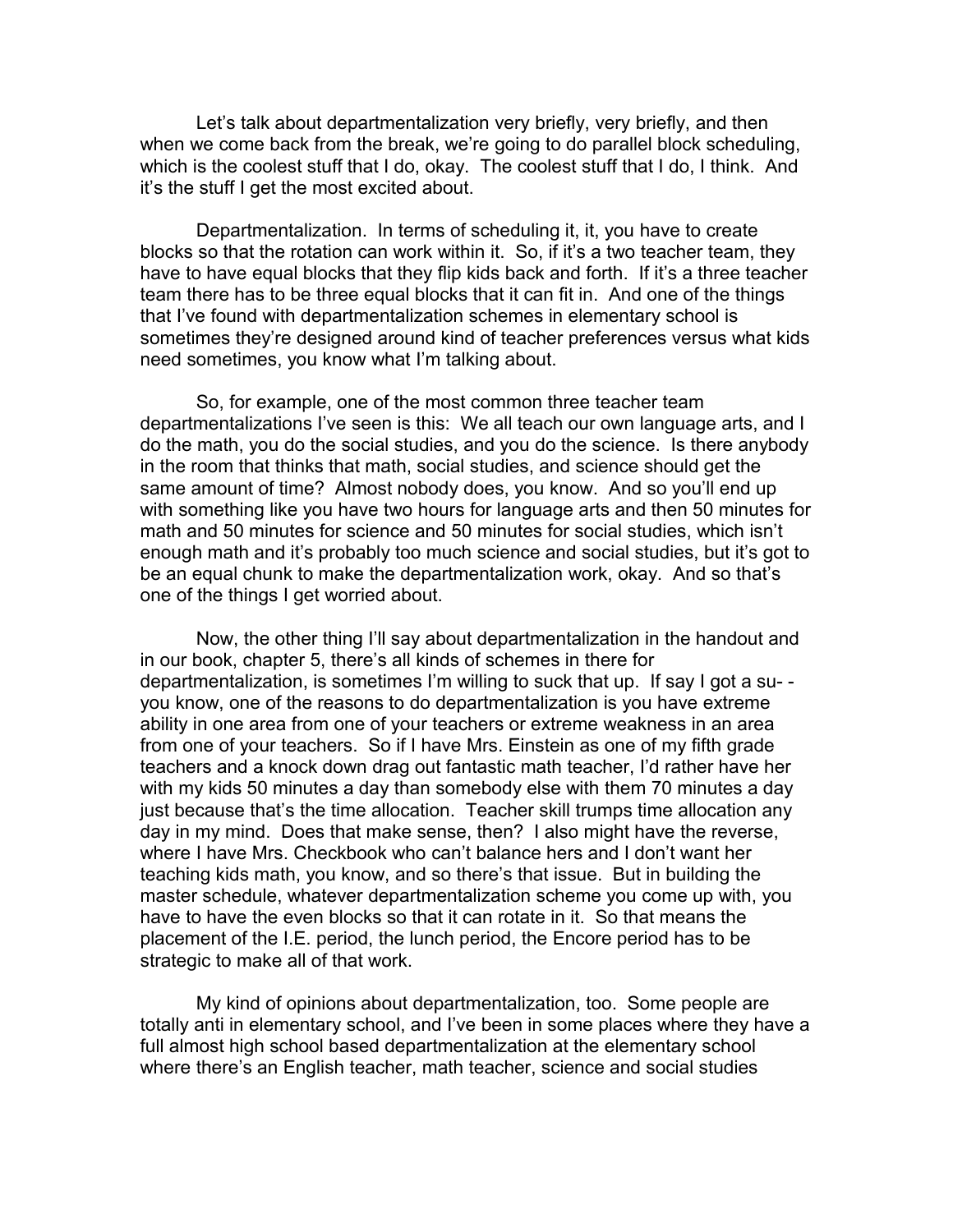teacher. It seems to me that in communities where there's a variety of characteristics or criteria we think about when we consider doing it.

By the way, there's no research that says one way or the other it ought to be done. So, absent that. Absent that, if I'm in a community where there's like very good community and home support and the kids seem to get the nurturing they need from their homes and community, I'm more inclined to do departmentalization in that place than I am in a place where the school is providing that mostly, where the kid needs that one special adult in their life and they're – you understand what I'm saying there? The skill piece is there, too. Or if I have really rigorous standards in a particular discipline, I'm more inclined to do it than if they're not so much that way. If I have a really strong skill in a particular teacher I'm more inclined to do it than other ways. If our departmentalization scheme at the elementary school is very similar to the one they're going to experience in the middle school, I'm more inclined to do it.

Like, one of the most common departmentalization schemes we use in elementary school is a three teacher team where a kid gets a block of language arts every day, like 90 minutes, a block of math every day, 90 minutes, and a block of science and social studies every day, 90 minutes, so they get 90, 90, 90, which is not a bad distribution. A lot of middle schools do something very similar to that. And so if what we do in elementary school can help with the transition to middle school, that's not a bad idea. It cuts down on one of the problems that we have in that transition.

I'm not going to show you a lot of models. In the handout there are some different ones. I'm not selling them. There are problems with them, with some of them. I don't like departmentalization models where we divorce writing from reading, either. Sometimes you'll see everybody will do their own reading and then writing is taught by somebody else, okay.

So, I've just been given the word that it is time for the break, okay. And I think there are like sodas and stuff. Where are they? Straight down the hall. We'll be back here at – what time is it now? So, 3 o'clock, and then we got an hour for parallel block scheduling. We'll talk about grouping issues and all of that, and we'll talk about extended planning time on an occasional basis for teachers for this work they have to do. Okay. So see you back in 15 minutes.

It's a lot of extra work for teachers, and if there were any way we could get them some additional planning time to do that, some of that important work together, that would be nice. Probably not just nice. Probably required by some of your contracts. Because I find that a lot of places in Pennsylvania the contract specifies individual planning time minutes that must be met, and if you want to conduct a meeting, even if you've managed to create a schedule with common planning time during that time, it has to be in addition to the minutes of protected individual planning time. You all understand what I'm talking about there? And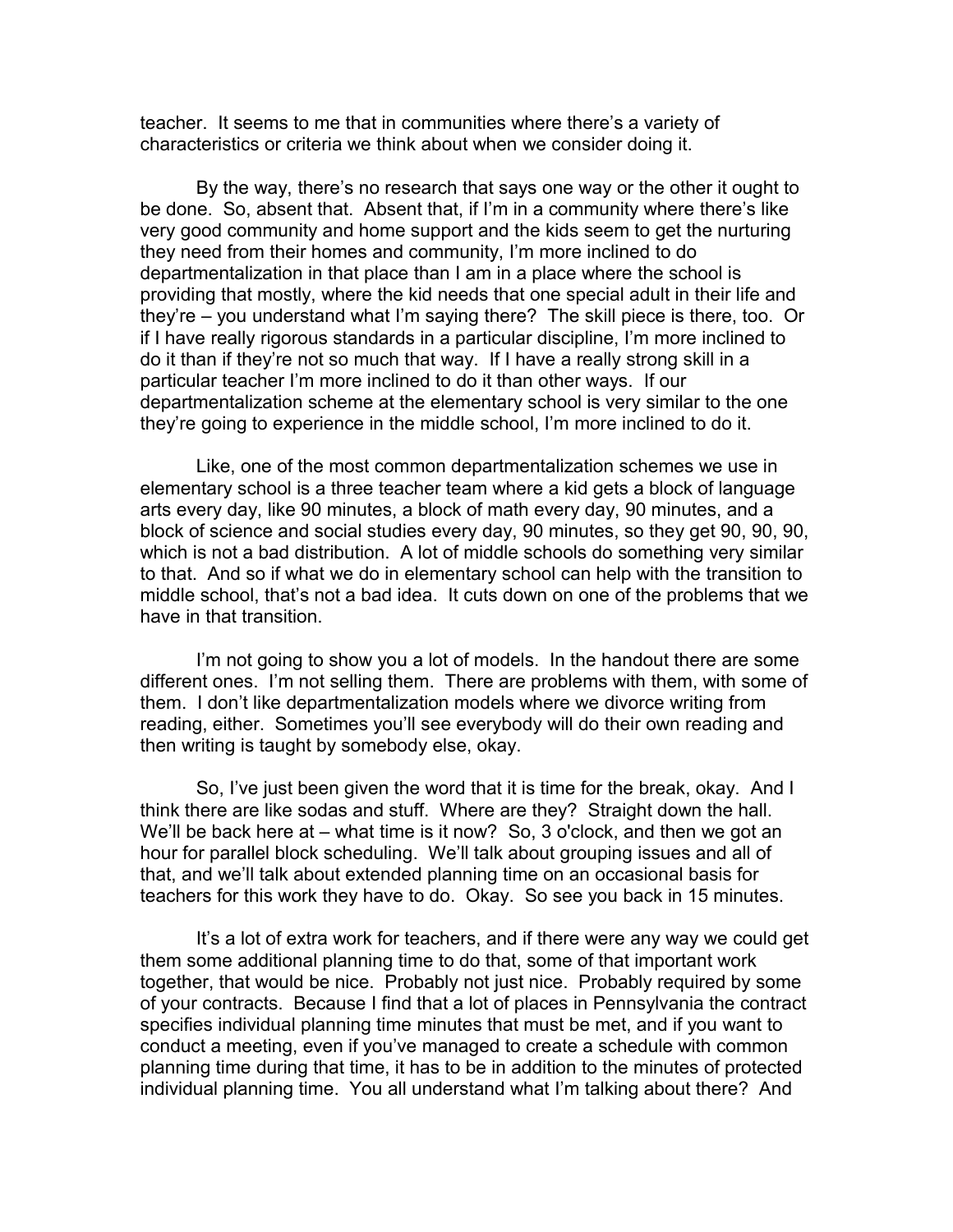so, let me show you some things that we've done in a couple of schools to do that, okay.

The first example I'm going to give you is with a school in Virginia that we did it for a different reason. It turned out well in many respects, but let me show you the basic concept here. If you look at what I've done here, I've scheduled I.E. and Encore in consecutive periods right here. For each grade level except kindergarten is with lunch right there. I probably could have done it with all of the grade levels. And so what if on an occasional basis we were able to insert into the I.E. period another secondary Encore rotation. And I'll show that in a minute. If I were able to put maybe once a week, maybe once every two weeks, on an occasional basis, another rotation in there of different people other than the ones in the regular Encore schedule, then that would create a nice 90 or 100-minute block of contiguous planning time that those folks would have to work together. Kind of get what I'm talking about here? I'm trying to extend the planning block using part as their regular Encore, part as an additional piece.

So, for example, if I had my regular Encore rotation was this three day rotation of P.E., art and music, what if I inserted once a week a rotation that was library, computer, guidance. And so, the first time the week – that we ran this extra rotation I might get a library class in that extra period. The next week we ran it I may get a computer class. The next week we ran it I might get a guidance class. And so once every three weeks I'd get one of those classes in addition to my regular planning period provided by P.E., art and music. Is this making any sense at all? Okay.

By the way, another way I've seen people do it who don't have additional resources is what they'll do is they'll get a team of subs on an occasional basis. So, if here's my regular Encore period, my team of subs works here for one period, then here for another period, then here for another period. They just rotate classes so that over the course of the day those three subs can cover an extra period for each grade level, given a nice 90 or 100-minute block of time to work together. So that's an idea.

Here's a school that does it. We had – let me, come on, get out of here. Okay. Oh, where is it. Whoops. I've got the wrong thing here. Hang on just for a second. I must have hit something. There it is.

This was the Henry Clay schedule, if you happen to have that. This was a K-2 school in the state of Virginia and they had seven or eight sections at each grade level in K-2. Now, because they had seven or eight sections and they had full-time – people came full days for Encore, we weren't able to get the whole kindergarten off together. We could only get four off at a time. So, we had to divide each grade level into half for Encore. So if you look right here, three of the kindergartens have off for Encore here and three of the kindergartens normally have Encore off for here, four first grades here, four first grades there, four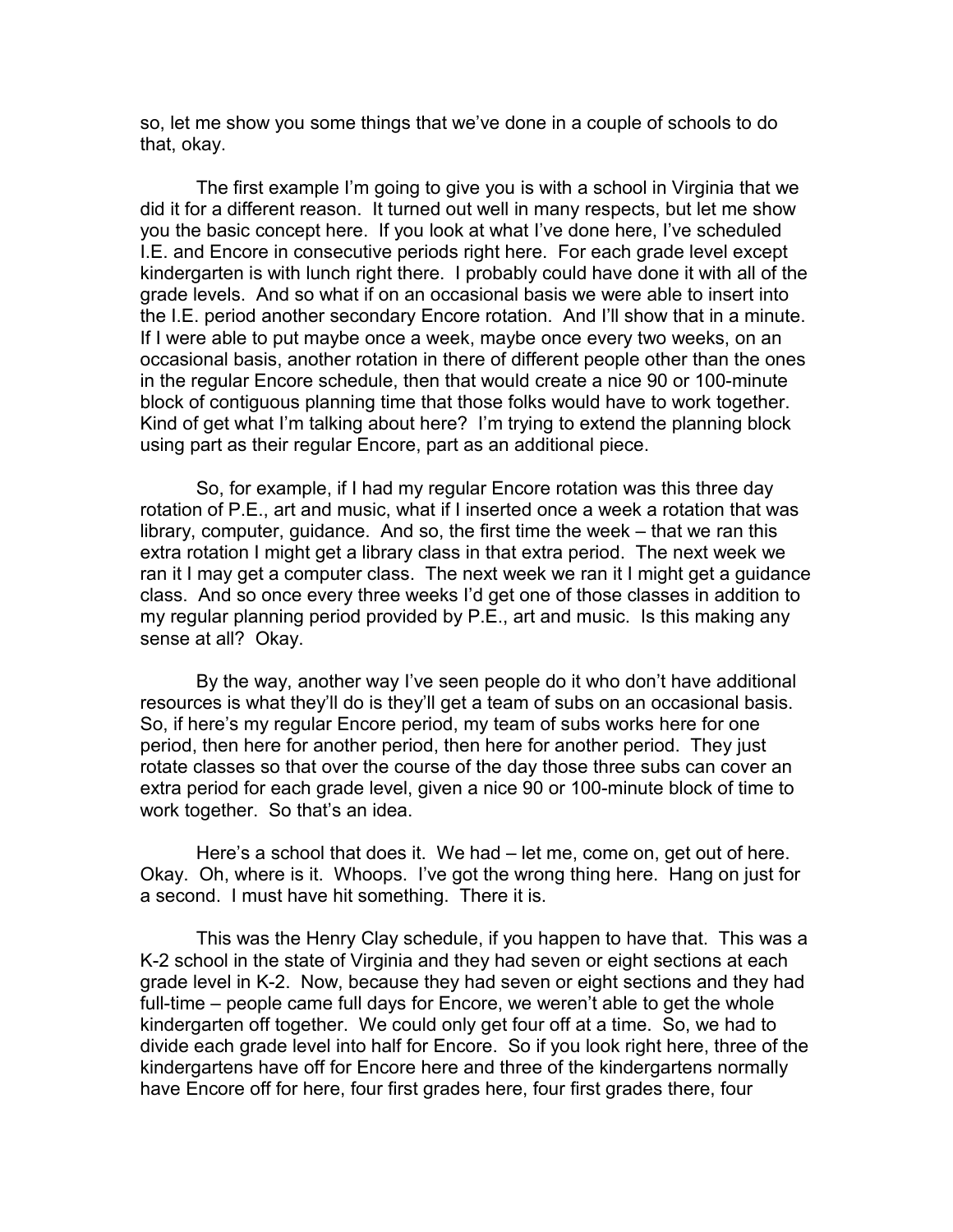second grades there, four second grades there. So that means the whole grade level doesn't have common planning time; it's half at a time. And schools that have three grade levels in them are too – end up with that all the time. Okay. You can't get everybody off; there's just too many teachers to get off and you don't have the resources to do it and so you can't do it.

But what we did was every Tuesday for these three teachers we created another little Encore rotation on Tuesday here, and then it was just done with these three teachers right here, so that gave the whole grade level about 70 or 80 minutes off together every Tuesday. And we did the same thing here and the same thing here.

So, let's look at what that rotation was. And this is crazy. It'll probably make your eyes glaze over more, but let me just look at it here. The regular rotation is really nuts here because of the way we had – you know, some places you work you just end up having to share teachers in such weird ways that you do crazy stuff and so look at this. Okay. I think we can see that.

So, here's teacher K.A. I want you to look at this. The regular rotation here. Teacher K.A. has music, art, P.E., library, music. They got two what classes? Music. BKB has art, music, art, P.E., library. They got two – and kindergarten C has library, P.E., music, art, P.E. They got two P.E.'s. Well, wouldn't be exact. Why? Because we got four days of each and only three group – you know, it's – so, it wouldn't be right for one class to get two art classes all year long and one class to get two P.E. classes all year long, and one class to get two music classes all year long, so what do we do? Every six weeks we switched what schedule you were on so it all evened out by the end of the year. Anybody have to do goofy stuff like that to make things come out even? I find we gotta do goofy – by the way, they still have their common planning time. It didn't affect that. It just evened things out for the kids so they got the same amount of classes in P.E., art and music. And I would have much rather done a four-day rotation, but I couldn't because their people came on Monday, Tuesday, Wednesday, Thursday, and Friday. I couldn't do that, okay. So, but that was the regular rotation.

The second rotation, the Tuesday rotation for this group of teachers, their regular planning period 8:45 to 9:30, but on Tuesday their kids got to go to either a writing class, a guidance class, or an additional library class. Why an additional library class? Because on the – on Tuesday I didn't use the librarian in the regular schedule right there. She's free on Tuesdays. So the first week you get a writing class – I think they used the Title I teacher to do it – the next week you get library and the next week you get guidance. So we slotted that in, which gave them about an 80- minute block once a week that they could work together uninterrupted. And the teachers, the Encore teachers made the transfer of classes, so the teachers didn't have to pick them up and drop them off at the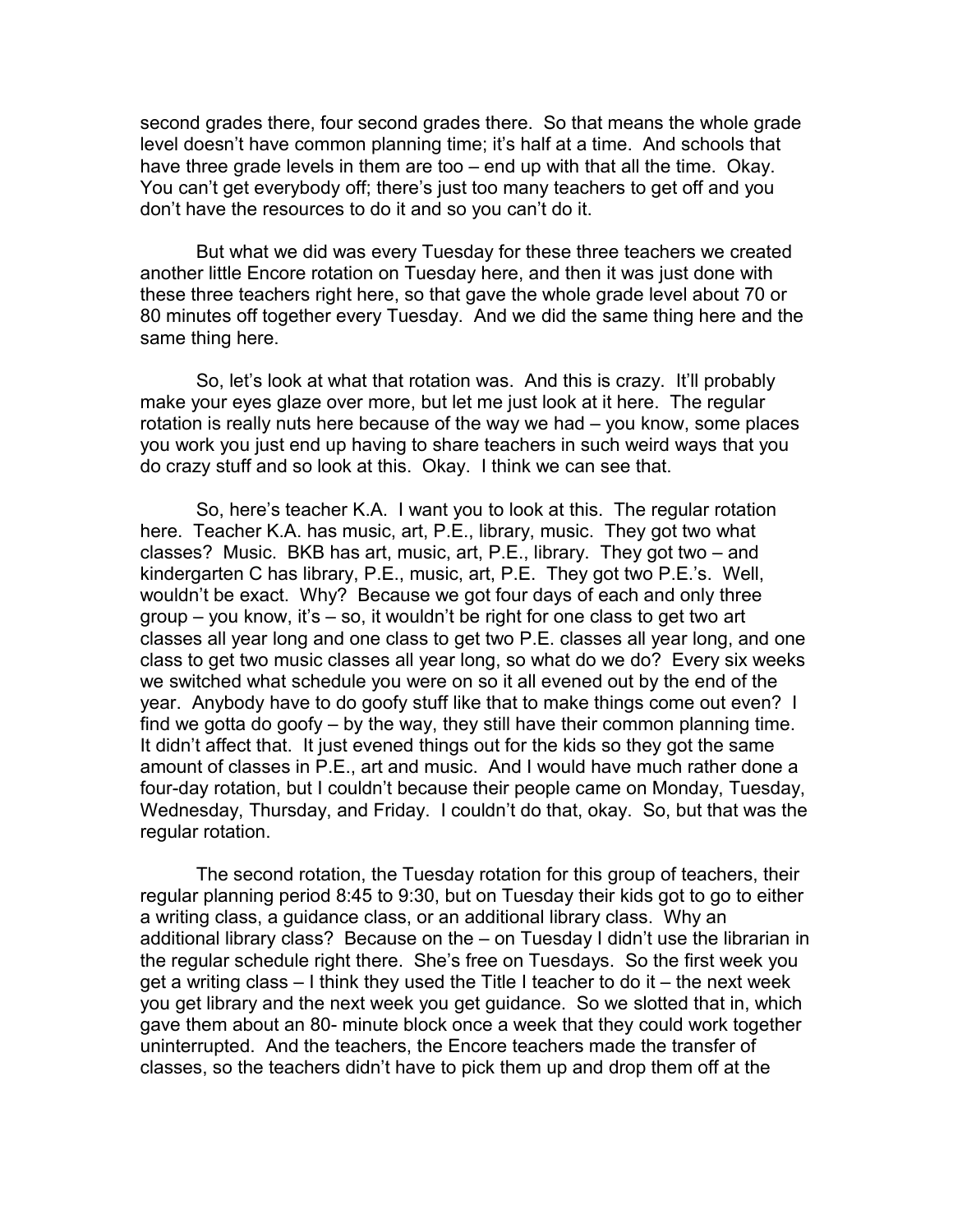other one. You understand what I'm talking about there? So, that's how we did that.

Next, here's another idea for doing this. One last one, and then we'll get to the parallel block path. I worked with the Cherry Hill public schools in New Jersey, which is a fine school division. They have 12, I think 12 elementary schools. Maybe 14, I forget. And they have a contractual requirement that teachers get a minimum of 30 minutes of planning every day. And we managed to get them common planning time. But, well, they're doing an I.E. period and they need time to meet together, but they couldn't schedule that unless they got additional planning time beyond that. So, let me find their schedules in a minute here. Where do I need to go.

So, by the way, Cherry Hill's a big instrumental music program and oh, they're a double I.E. school, too. If you look here, double I.E. periods for fifth grade, fourth grade. We didn't do it for – just fifth and fourth because of instrumental music.

Oh, this is kind of interesting, if you're interested at all. They had fourth and fifth grade instrumental music, so double I.E. periods for fifth grade here, double I.E. periods for fourth grade here. The instrumental music teacher comes in the morning here and goes to another school in the afternoon who has their I.E. periods for fourth and fifth grade in the afternoon. You get what I'm talking about there? So we're only taken out of I.E. the instrumental music. But that's not what I'm here to show.

Their rotation is this. Cherry Hill. They have two P.E. classes, one art class, one music class, and a Spanish class every five days. That's the rotation. So every grade level has common planning time for 45 minutes every day and that's the rotation. You notice there's no library there, though. On the day that we're going to have the PLC meeting, we have to replace the teachers' individual planning time because we're at – holding a meeting during that time. And so the library schedule does that. So, if you look here, on day one of the cycle, the first grade has their PLC meeting during their common planning time, but to make up for the fact they're losing their individual planning time because of that meeting, each first grade has a library class that day out of their language arts block. Am I making sense there? So they got the 30 to replace it, they can hold a meeting here.

By the way, this worked great for the librarian, too, who is available for the PLC meeting, so she can, she can meet commonly with them. This is the first grade planning time. So, on day two of the cycle, the second grade, this is their PLC meeting time, but each one of the second grade classes got a library period that day. They can meet here and get their individual planning time at a different time. Same thing for third here, fourth here, and fifth here. They had a half-day kindergarten, so it wasn't an issue. Does this make a bit of sense what I'm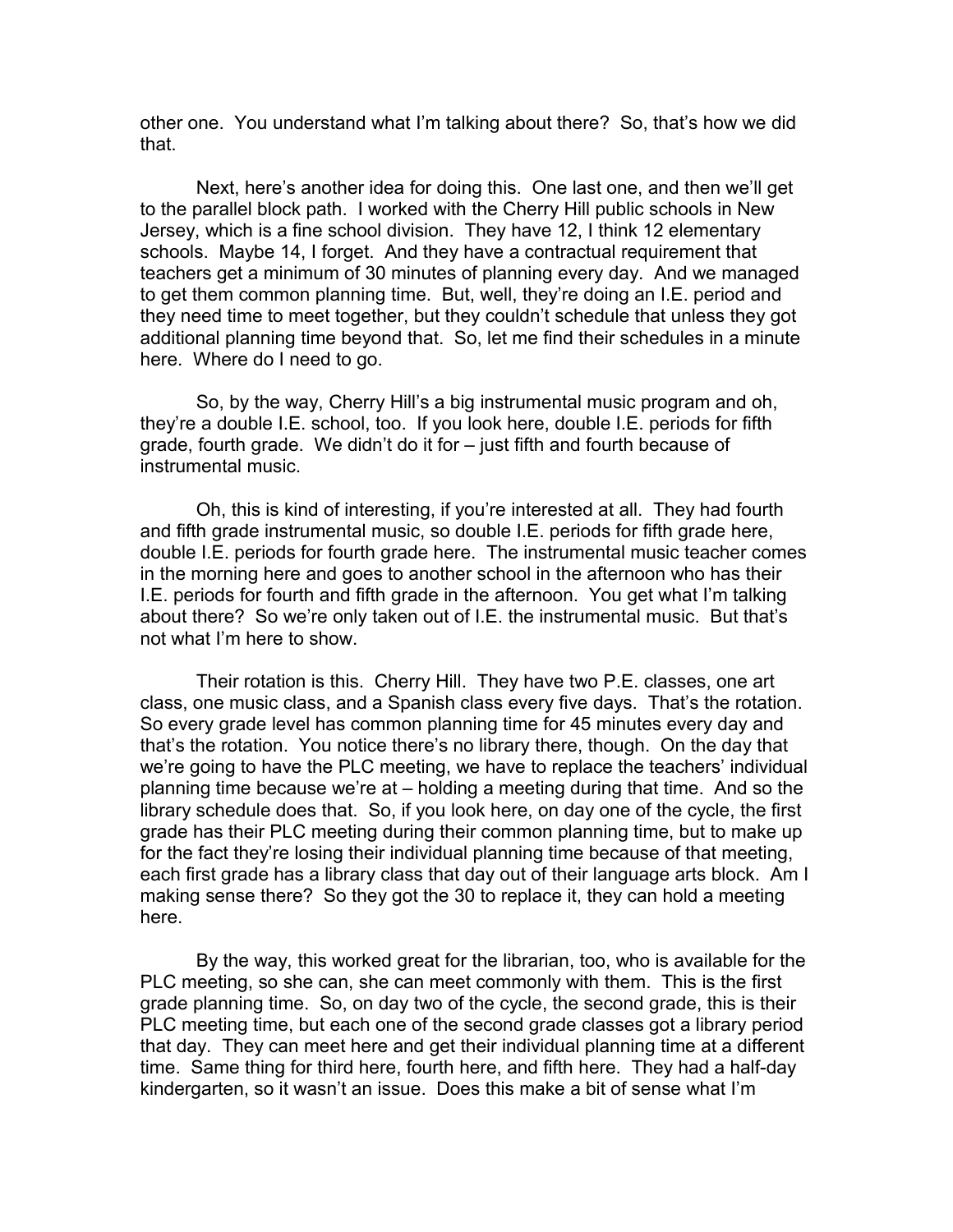talking about? You had to substitute in. They had common planning time, but you had to substitute and provide additional planning time for them so that you could hold and conduct the meeting.

Now, some of you have contracts that don't require that, you know, but many places I find in Pennsylvania do have a contract that sort of protects a minimum number of minutes of teachers' individual planning time. And even if you don't, you know, I think we sort of have a moral responsibility to not lay it on without some help, you know. So if we're expecting people to have these indepth conversations about data and student tiering and intervention and enrichment activities during that time, it sure would be nice if we could support them a bit with a little bit of extra time to do that during the school day. So there's a couple ways to do it anyway.

Okay. Let's talk about parallel block scheduling. Some of you are familiar with the research that's behind this graphic right here. Research in the probability of third grade students graduating from high school given the following set of circumstances. If I read one year below grade level, and I've been retained and I'm poor and I go to school with a lot of other poor kids, my chances of graduating from high school are close to zero. Okay. So, that scares me. You know, that scares me to death. And I see the results of it because I work in high school, too, and, you know, some of our urban areas, I mean, Detroit, what's the graduation rate? Thirty-seven percent. Something like – you know, some ungodly amount. I work in Vegas. Fifty-seven percent of their kids graduate from high school, you know. It's marching orders for all of us in education, but in elementary school I'd like to prevent that set of circumstances from being there, and the one thing I can work on there is can they read by the end of third grade, okay. That's one thing I have some control over as somebody in elementary education. Now, the reasons behind this problem are complex, and that's why I love this quote: "For every complex problem there's an answer that is clear, simple, and wrong." And we look for those answers all the time in education. The magic bullet. Usually the simple magic bullet that will do it, okay. Kind of like scriptic reading programs or something like that. But, you know, and then we're looking for things like – and there's some good things, but, okay.

So, I'm going to start in kindergarten because we're going to  $-$  in the model – no, the first thing I'd do is change the education requirements. If you want to teach kindergarten or first and second grade in Retig's state, you have to be a reading specialist. You have to have a master's in reading. I want you to understand the development of young children, fine, but I want you to be a reading specialist, because that's what it's all about down there. Literacy. Isn't it? We're going to do other things. We're going to have a lovely kindergarten that you're going to see in a minute, but if I had reading specialist who could diagnose, prescribe for student learning needs, and teach it the right way the first time, too, and all that. You know, most of our kids come in out of prep programs have maybe 6 to 9 hours of reading that they take because they have to get a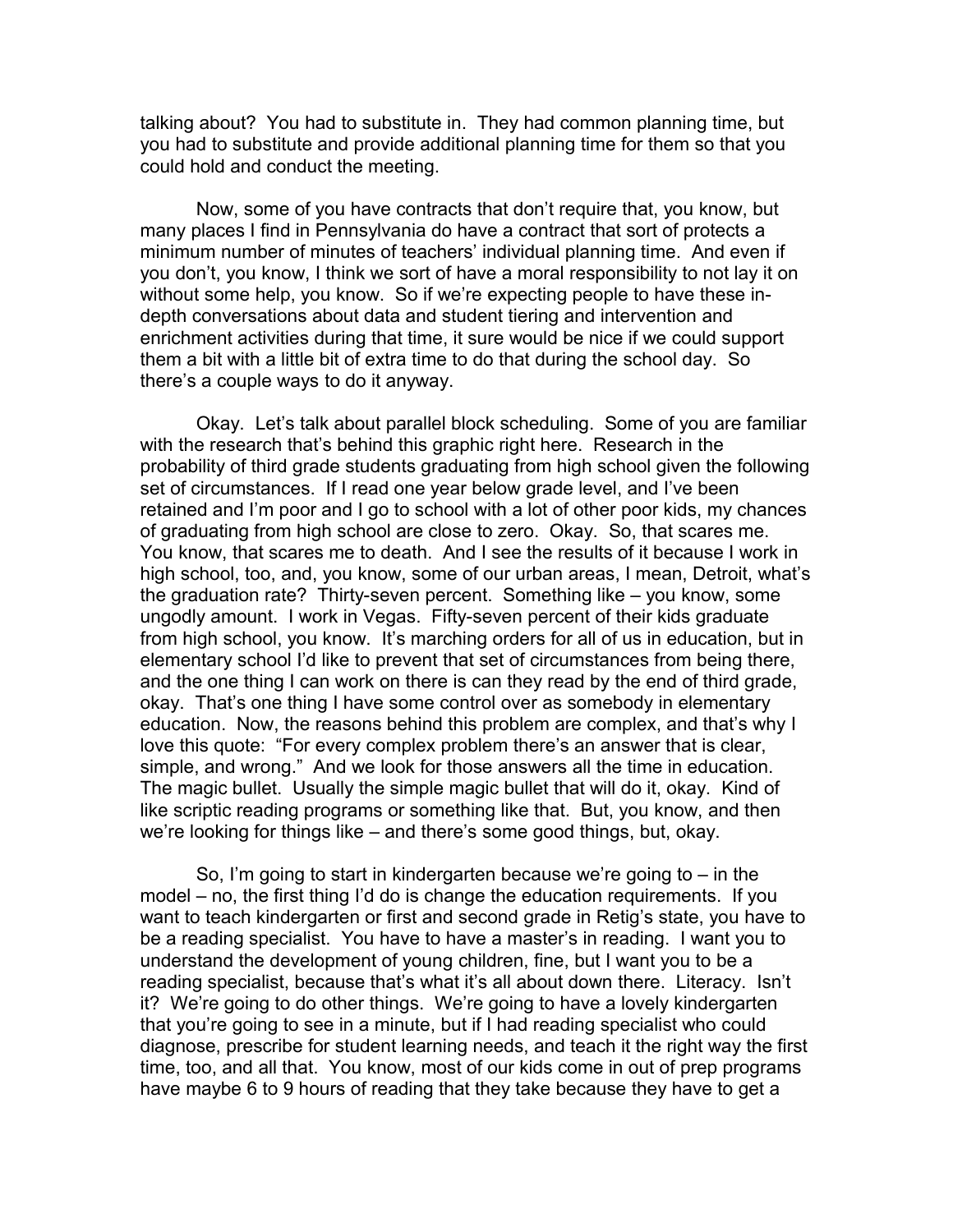degree in something in addition to what they're doing. I don't know. Wouldn't you like people who really understood how kids learn how to read and could do that as the primary teachers. As the primary teachers. I think that would help.

Next thing I'm going to do is going to reconstruct kindergarten. So, here we go. Imagine we have four kindergarten places. I got three regular rooms, sort of regular rooms. I got this other place called the extension center. I need a place. It's a program. It might be one of the regular kindergarten teacher's rooms, but just imagine this extension center. See, the interruptions that happen in kindergarten are far more fragmenting than the ones that happen in the regular – in first, second, and third and fourth grade, because in kindergarten we got like centers going on back there. And, you know, when I'm trying to work with a little group teaching them the initial consonant D and the block tower falls and the paint spills and somebody steals my toy, well, unless I got a lot of help in there, I gotta stop and go deal with it. Okay. You got all this craziness going on while you're trying to work with a little group in there, and I still like that craziness to happen in kindergarten, but it sure messes up what's happening at my table over there, you know. And unless I've totally mastered the death stare, I'm up and out of there dealing with it, you know, and so that's what I gotta do. So, I'd like to get all that stuff out of my room. I still want my kids to do it, but not while I'm trying to work with a little group. So I'm going to get that stuff out of my room.

So, we're going to create a place where we're going to put centers. Kids are going to go out to recess. Kids might get read of story. Probably not in that same room, but somewhere else. And they might get some special services here, too. You're going to see how that's going to work in a minute.

Now, this RWG thing there, that stands for Reading Writing Group. We're going to provide an assessment to students in kindergarten very, very, very early in the school year. And in Virginia we use the PALS. It's called the Phonemic Awareness Literacy Screening, developed at the University of Virginia. It's used in a lot of states. It gives you a pretty good read on kids' literacy acquisition from age three through grade three. Okay. We're going to use the PALS and divide teacher A's classroom into three little groups based upon the PALS. Group one is lower scoring group. Group four, a higher scoring group. Group seven, the highest scoring group in her class. All clustered together in kind of a needs based skills based way, based upon some assessment. Let's say it's the PALS. Needs teacher has three little groups. And then we got this place, this extension center thing, that's going to be happening. So that's kind of the setup.

Here's the schedule. Here's my three teachers. Here's my three teachers. Each have three little groups. Here's this extension center, and it's gotta be staffed and it's gotta, there's gotta be a place. I know I'm not getting any more staff, so I gotta use what I have to do it. But here's how the schedule works. For the first hour these three teachers have their full classes. They have their home room and they're doing whole group instruction, calendar math, some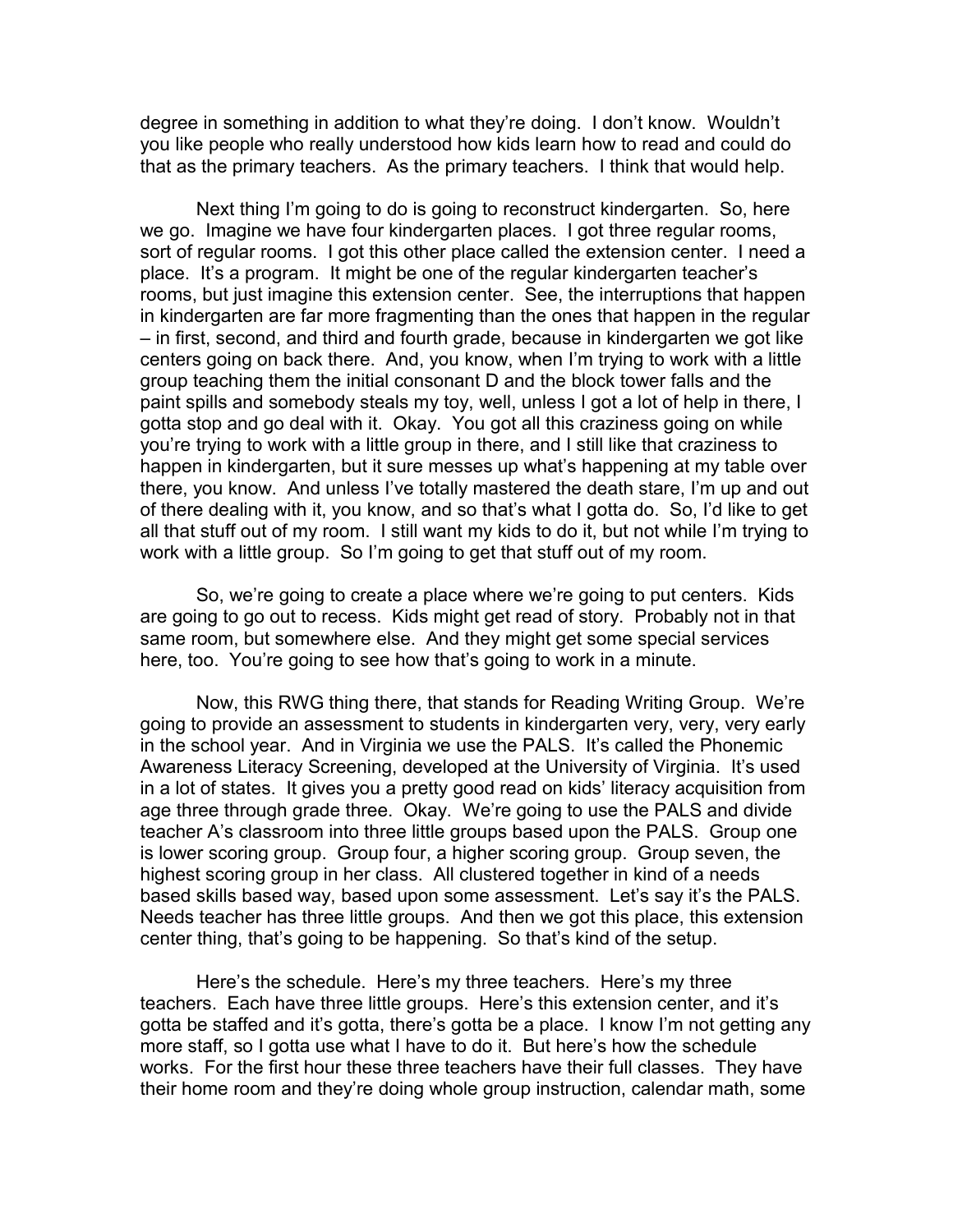unit time, a whole group of language arts activity, some regular math might be happening in that first hour in this particular version of this schedule.

After that time, either the teacher or assistant working with the extension center program shows up at teacher A's classroom, picks up groups four and seven, takes them away, and leaves group one in the classroom by themselves with their teacher. Are you with me there? Same person or somebody else picks up groups two and five from teacher B's classroom, takes them to the extension center, or part of the program there, leaving group eight by themselves. Somebody else picks up groups three and nine, takes them to the extension center, leaving group six with their teacher by themselves.

Now, I'm going to talk about what's happening up here, and I know you're getting worried about this. Because if your math is any good, that number seems a bit big to you down there, right. Now, it's probably about 40 kids. Now, they're not all in the same place, okay. But hold your horses on that one and let me talk about what's happening up here first.

Now, if I've got reading specialists up here, I got six or seven kids all at the same level with my reading specialist right there, and they're going to use their best practice reading instruction with those kids at that level. But here's what they're not doing. Here's what I know they're not doing. They don't start – and when I taught first grade – remember I told you I taught first grade – across the hall from me, Sue Klank taught kindergarten, and Sue, you know, she did what all kindergarten teachers did back then. First week of school, you did B. And you did B for everybody in the classroom and you traced the capital B and there's the lower case B, and you did all the B stories and all the B collages and the B sandpaper trace and the  $B - all$  the B stuff, right? And the B blowup doll. Remember the B blowup doll? Some of you are old enough to remember those. The B blowup doll. And the second week of school, what'd you do? C. Third week of school, what'd you do? D. Fourth week of school, what'd you do? Thank you. Okay, yeah, because we skipped those pesky vowels because they were too hard for the kids, right. And you got B whether you needed B or not. Okay. And you got it. And by the end of the year we got through all the consonants first and then they did the vowels, short vowels. And then, what did we in first grade have to do? Start all over again. And why? Because none of it stuck because it was all done in isolation. It wasn't in the process of really learning how to read.

So, they're not doing that. Okay. They're not doing that. They're doing something like, well, based upon the PALS level, there are a number of consonants that you're going to get introduced to. You're going to learn the initial consonant sounds for these four or five consonants as soon as you've got those down tight, we're going to introduce you to the first vowel. Now you got four consonants and a vowel and what are we doing? Making a whole mess of words. Word families. We get enough words in our word bank, even with those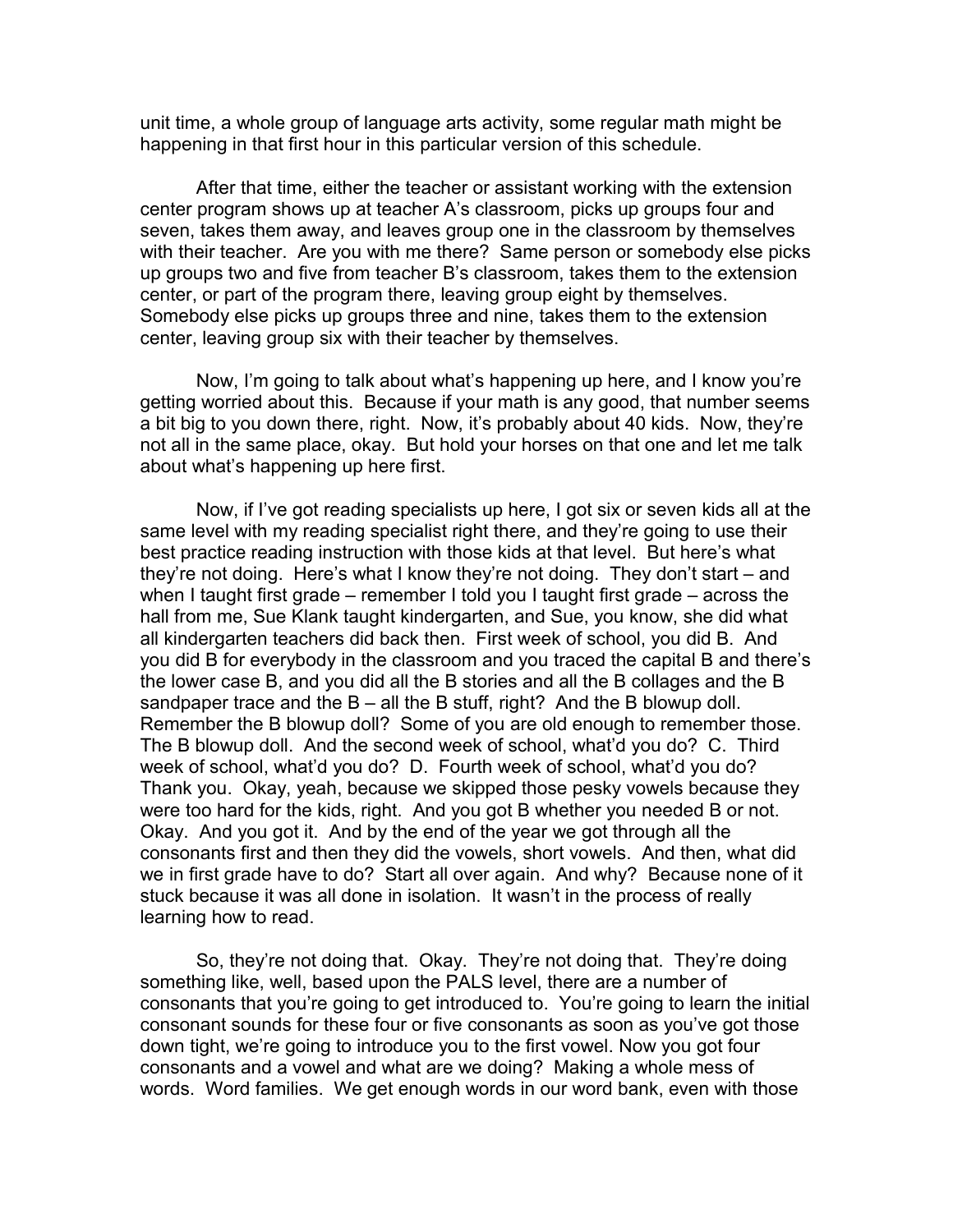four consonants and that one vowel, what are we doing? We're making sentences. We're really reading, we're asking comprehension questions. There's a lot of reading programs that are kind of like that right now. You know, the clusters of consonants, then in vowel and then reading as soon as you possibly can, even if it's very short sentences, asking comprehension questions as soon as you possibly can. The goal in this program is to have all kids reading some by Thanksgiving. Okay. By Thanksgiving. And some, based upon the level they're in, will read more than others.

Now, notice that group one, which is the lowest group for teacher A, and group two, which is the lowest group for teacher B, and group three that's the lowest group for teacher C, are all at different times. There's two reasons for that. First reason is I could put a special service provider in that group with that teacher. This is the most needy group of kids. And it might be a reading specialist or it might be a special ed teacher. And we could actually take that six, seven or eight kids and divide them in half and really give them intense instruction. And that same person could work here and then they could work here. And then they could work here. Am I making sense there? With my most needy kids.

The other thing I could do – the other reason I do it this way is because then down in the extension center group, I have what kind of grouping down there? I've got a heterogenous grouping of students down there because not all of the, you know, the lower groups are in there at the same time or the higher groups, and so I keep a heterogenous mix down here. So that's kind of what's happening up here. Best practice reading instruction. Small group is 35 minutes. Might break up these groups even smaller if we have the resources to really zero in on the kids who need it the absolute most.

Now, what's going on down here? So, we're going to go to the next slide, and I'll talk about some of the possibilities that could happen down here. You remember I got six groups. Two, three, four, five, seven, nine, during that period. So we go here, and here they are. Two, three, four, five, seven, nine. Half of the groups are in centers. So I have a room and I've taken the best centers from my kindergarten classrooms and they're set up in this common area. You know, maybe it's one of the room – kindergarten teacher's rooms, maybe it's a commons area we have, or an extra room we have, if we happen to have one, but there they are. I would argue that this centers room doesn't need to be supervised by a teacher, okay. An assistant or maybe two could supervise that center's room. Okay. Are you with me on that? I don't think I need to staff that with a teacher.

Now, I've got another assistant, if I happen to have one. Somebody I was just talking to has a whole mess of them. But I got another assistant and this person has been specially trained how to read stories to kids. What do I mean read stories to kids? I mean they like do a DLTA with them. A Directed Listening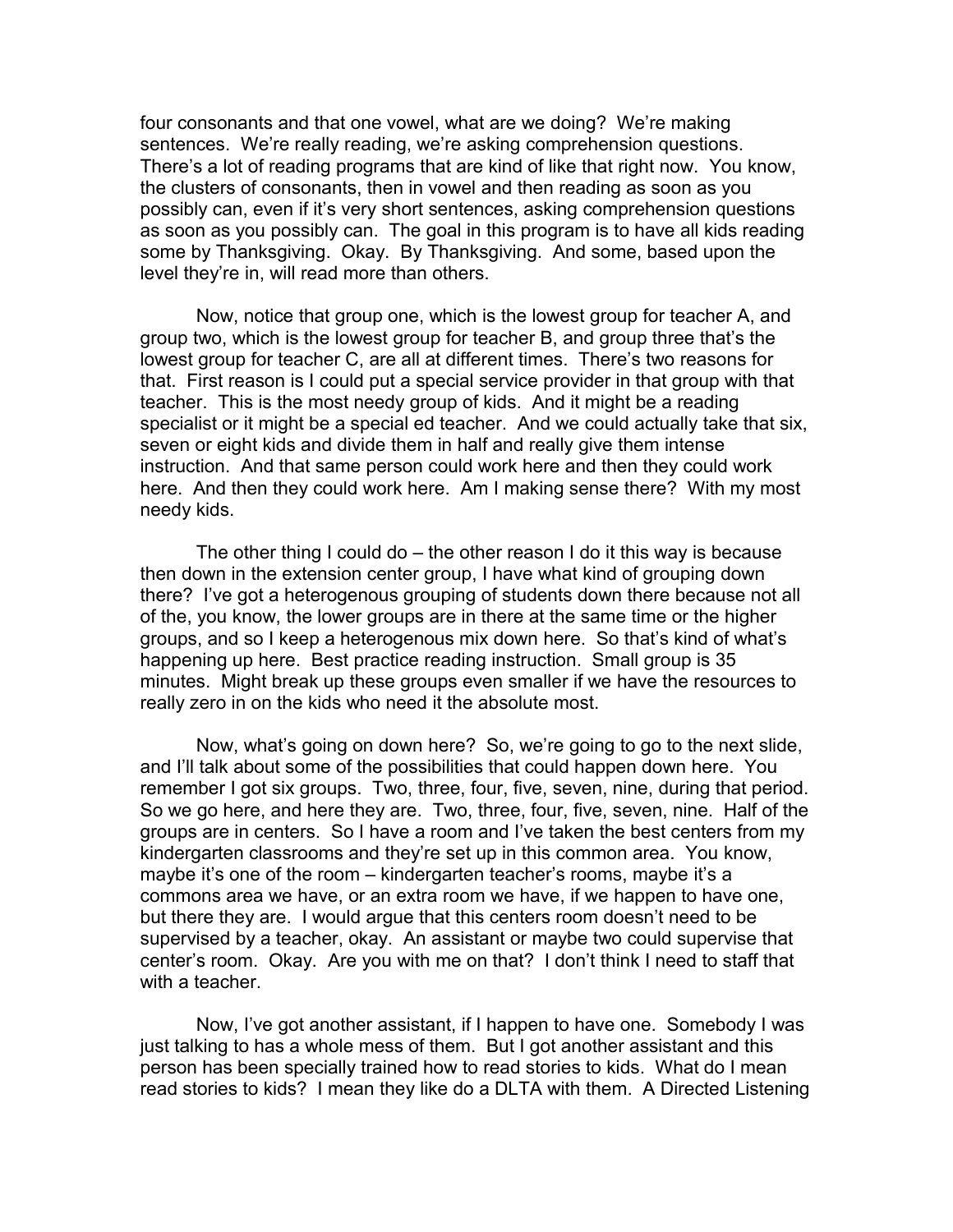Thinking Activity, where they get kids to predict what's going to happen and ask them for evidence in what they've heard so far, and do all those kinds of things. And, we've selected, as a team of kindergarten teachers, the library media specialist, and the reading specialist, 150 books that every kindergarten kid is going to be exposed to this year. Some literature, some poetry, some nonfiction, and we've got this one assistant who we've trained to really read stories well to kids, and what does she do? She picks up group three from their classroom and takes them to a quiet corner within the library to read that story to them. They're not in the same room as centers. That doesn't make any sense. Okay. Does that make sense? Could I have six or seven kids getting read a story? Okay. Maybe more.

I got another two – another group, another assistant doing the same thing, and then I got another assistant who's taken – oh, I'm in the afternoon. I'm in the wrong place. Went too far. I thought I – and so here's where we are. Story. And I got two groups going out to play. What do I mean out to play? They're having recess, okay. Do I need one of my highly paid, highly trained teachers supervising recess? No, that's stupid. I'd like an assistant supervising this, you know.

And so let's see what kids do during the day in here. Let's follow a group of students all the way through the day and see what their day is like. So, here we go. Let's follow – everybody follow group four. Who's group four's teacher? A. Where's group four from 8 to 9 o'clock? 8 to 9 o'clock? With their teacher, whole group instruction. Where's group four from 9 to 9:35? In extension doing something. We got to look at the next slide to see what they're doing. What are they doing? They're in centers. They might rotate through two during that time. We go to the next block of time. Where's group four from 9:35 to 10:10? They're with their teacher in small group instruction. Where's group four from 10:10 to 10:45? They're in extension again. What are they doing this time? Getting read a story. And then we have lunch and recess. Then we have our Encore classes and our teachers plan. And then because this is such a needy school, we're going to do it again. Instead of from 12:35 to 1:10, where's group four? They're in extension. What are they doing? They got to go to centers for the second time. Where are they from 1:10 to 1:45? With their teacher for their second 35 minute lesson, so that's 70 minutes with the teacher in a small group that day. Okay. And where are they from 1:45 to 2:20? Back in extension doing something. Now they get to go out and play, and then we have 40 minutes of home room activities in math and other unit time that ends the day in the whole class right there.

So, over the course of the day, in this model, and it's done different ways different places, here's an hour in the beginning of the day for whole group instruction including some whole group language arts and math, and there's a 40-minute period at the end of the day for the same kind of stuff. There's 50 minutes of Encore, 50 minutes lunch/recess, and then six little periods. How are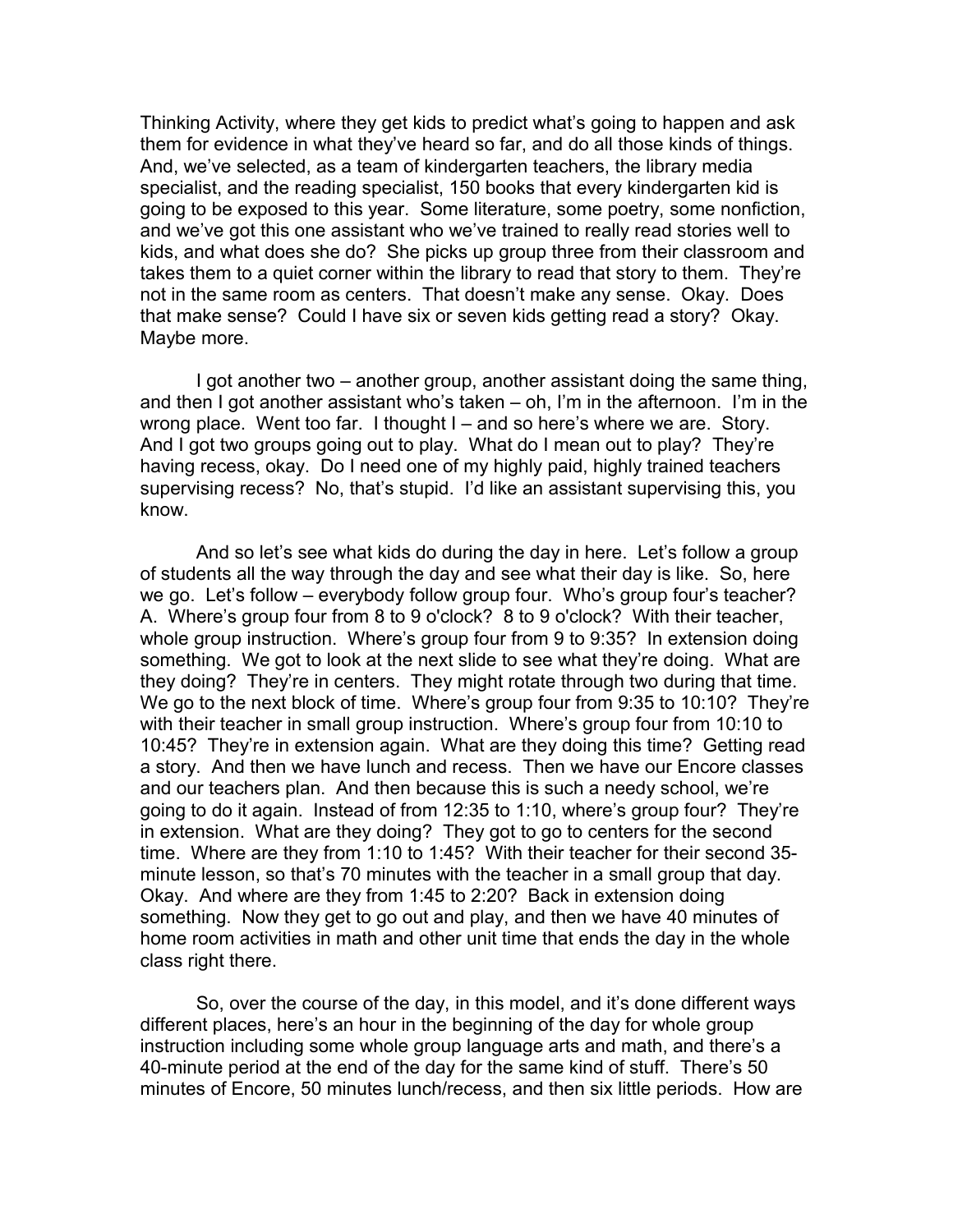the six little periods distributed? Two you get to work with your teacher in a small group. Two you went to centers. One you got read a story. One you got to go out and play. Listen to what they do. Work with their teacher in a small group. Go to centers. Get read a story. Go out and play. Does that sound like kindergarten? Sounds like it to me. Okay. Now, they're moving a little bit, but kindergarten kids need to move. Okay.

And, I would argue  $-$  oh, by the way, if I have a kid  $-$  here's my six things they do a day. If I have a kid who needs an articulation lesson, because from the speech language teacher. Remember the prime rule of school scheduling. If thou put something in, thou must take something out. What am I taking out for that kid? I'd take out one of those extensions and I'd take out one of the centers because they got to go twice. That same kid is identified early resource, midyear in kindergarten. They're already getting speech language pullout. Now I gotta pull them out of something else. We had two small groups. We got two centers. We already pulled one of those out. We've got story. We've got play. What would you pull out now? I'd pull out play. I pull out play because during lunch they get to go to recess, too, okay. Remember that? They had lunch and recess. Otherwise I might have been with you, okay. But, special services are pulled out of the extension program based upon individual – is that making any sense? I would argue, if I've got people who know what they're doing right here, I've set up an almost perfect storm of circumstances for kids to learn how to read. Okay. And to get the support they need to do it.

We've got 15 schools in Augusta County, Virginia do this. I've got Baldwin Elementary School in Manassas, Virginia does this. There's seven schools in Alexandria, Virginia do this. I've a bunch of schools in North Carolina do this. They're getting tremendous results. It's just a different way to think about doing kindergarten with a laser-like focus on literacy acquisition for kids who really need it. Trying to prevent that set of circumstances I set up with that earlier slide. But it's a culture shift in kindergarten that's dramatic. Okay.

#### AUDIENCE MEMBER: Inaudible

MICHAEL RETTIG: You know, I'll tell you a story about that. Remember I told you I work with the Prince William County schools? And they were on halfday kindergarten. Remember they – the Antietam schedule I showed you. That was half-day kindergarten. Well, three years ago they went to full-day kindergarten. Three or four years. Their school board said, "And we don't want to see nap time on the kindergarten schedule. We're already, you know, we already, we don't want to pay for kids to sleep in school. We already got that problem in high school." So, if naptime occurs, it probably happens in the beginning of the year during story time where a kid is allowed with their blankey to listen to the story or something like that, you know. Which is not unusual. I don't know. You negotiate it all, you know.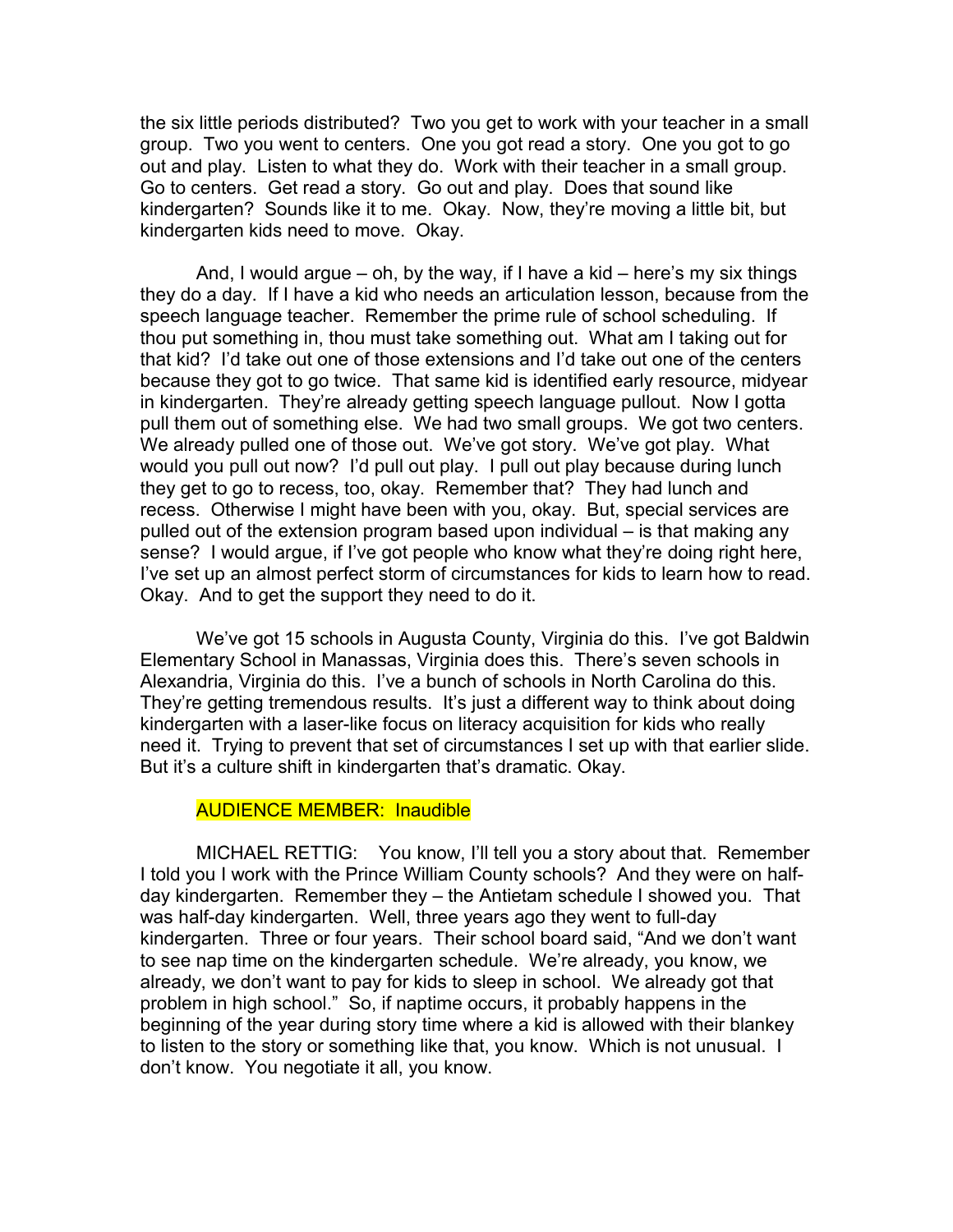I'm going to show you a schedule of a real school that doesn't admit it, but go ahead and ask some questions.

AUDIENCE MEMBER: Inaudible

MICHAEL RETTIG: Oh, know, there are none.

**AUDIENCE MEMBER:** Inaudible

MICHAEL RETTIG: Yes, sure, yeah. Now, there are sometimes contractual limitations in the teachers' contracts that won't allow assistants to do certain kinds of things, but it's usually an instructional sort of thing. But I would argue that supervising centers, which they're doing in the back of a room sometimes already anyway, I'm just getting it the heck out of there so it's not disrupting the instruction I'm asking the teacher to do is a very reasonable thing to do, and really I have – they're not doing the kind of direct instruction that the teacher's doing in a subject. It's a supporting thing. From a legal standpoint, you know, as someone who taught school law for a bunch of years, but who's not a lawyer, I can tell you right now, to take an adult and supervise 14 or 15 kids out on the playground or read a story to them, that's a perfectly reasonable kind of thing to do from a legal standpoint. Unless you have a state law that says something else, which I don't think you do, you know.

So let me show you a school. This is a bigger school. This is Baldwin Elementary School in Manassas, Virginia, and you probably have that, I think you have that schedule, too. Show you their master schedule and the kindergarten piece of it, just to give you a sense of what it looks like. If you look here at the kindergarten line, they have 35 minutes of home room and teacher time. Three 35-minute little chunks of language arts right there. Like the blocks you saw before. Thirty minutes of lunch. No recess because recess is coming out of here. A 45-minute designated math period, and then they do the repeat and then 30 minutes of science and social studies at the end of the day where it's social studies where it's back to whole class.

If you look at the kindergarten schedule - I'm going to slide down – they had five teachers in this school, so that means 15 little groups we gotta deal with. Okay. We're going to follow one group through the schedule. If you look up here. Teacher K.E. has three little groups: Group 5, 10, and 15. Let's follow group five throughout the day. Where is group five the first period? They're with their teacher. Where is group five the next period? Find them. PALS, see. See, we have a program in the state of Virginia where kids who score below a certain level on the PALS get extra support, okay. It's provided by a specially trained teaching assistant, okay, who work under the egis of the reading specialist, okay. And so that's where those kids are right there. That's in place of going to centers one time for that group of students. And you'll notice that my bottom nine groups are getting that service here. This is a pretty needy school. About 50 percent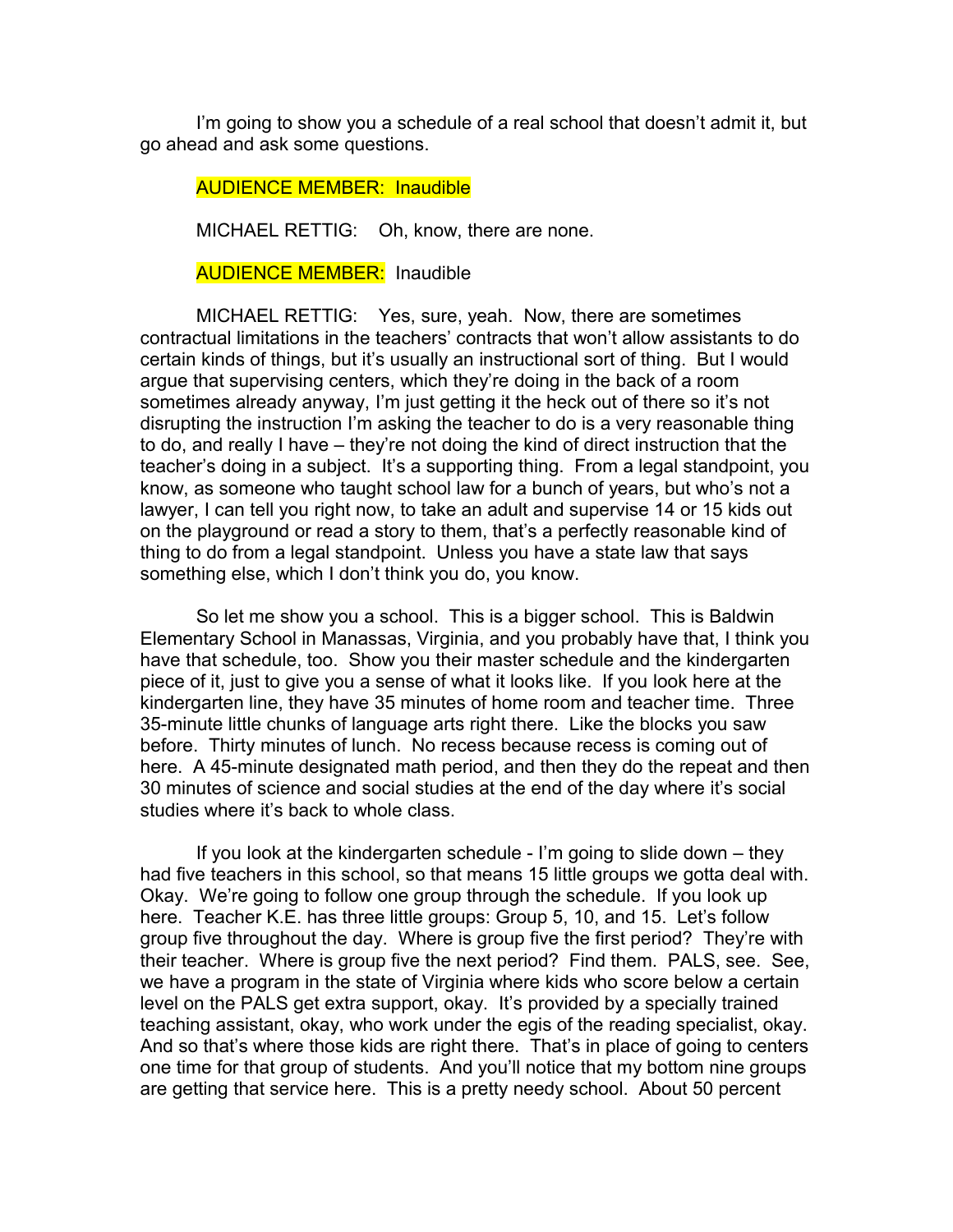free and reduced lunch, 40 percent ELL this school is. And so where's group five the next period? There they are. Small group instruction. Where is group five the next period? Recess. Then they go to lunch, then they have math. Then where's group five the next little period? Centers. And then they get their second dose with their teacher. And then where's group five the last period? Getting read a story and then back in home room for science and social studies. So, they get those two little small group times every day with their teacher with no interruptions and nobody else in the room. It's pretty powerful. It's pretty powerful. This school had 87 kindergarteners the first year they did it. Eightytwo of them made our state benchmarks on PALS at the end of the year. It's retested at the end of the year and people from our state tell me that was amazing. The five who didn't make it, three were identified as special ed during the middle of the year and two showed up in February and spoke no English, okay. So this is the five that didn't make it, so they were doing quite well.

So, that's the sort of kindergarten – one kindergarten version of parallel block scheduling. Okay. Kind of interesting. There's movement in there. By the way, I would argue this: These kids know who their teacher is. You know, some people look at this and say, oh, they got too many teachers. No, they don't have too many different teachers. They know who their teacher is. You know. I'm taught by my teacher. If I'm in group five, I'm with her here. And then I go off to centers or something, and then I'm with her here, and then she takes me to lunch and I have math with her. I get to see her again here and I'm going to play within the sys -. You know, it's the same thing in kindergarten. We go within a system here or there, all the same deal. I know who my teacher is right there. It's not like she's working with everybody else. She's just working with her three groups right there.

So, let's look at what this looks like in the upper grade levels. What it looks like in the upper grade levels. And what would be the best way to do this? I'm going to tell a story about a school division that runs this schedule K-5 and built schools to make it work. So, I'll tell you the story about Manassas Park, Virginia. I'm not going to go through all these slides, but -. Let me tell you this story.

Thirty-five years ago, Manassas Park was part of Prince William County, Virginia and they were the blue collar poor step-child of the school division, so as is wanted – people are wanting to do in the south, they seceded from the Union and became an independent city. And so the independent city of Manassas Park was born out of Prince William County 35 years ago. When they did that there was only one school within the boundaries of the new municipality and it was a piece of crap. And so they needed some more schools, but they didn't have any money. So the joke was that the next year that you could see the Manassas Park public schools coming up on trailers up Route 29 north as they brought the school district buildings up to serve this new school division. Well, one of the elementary schools they built had 12 trailers on one side and 12 trailers on the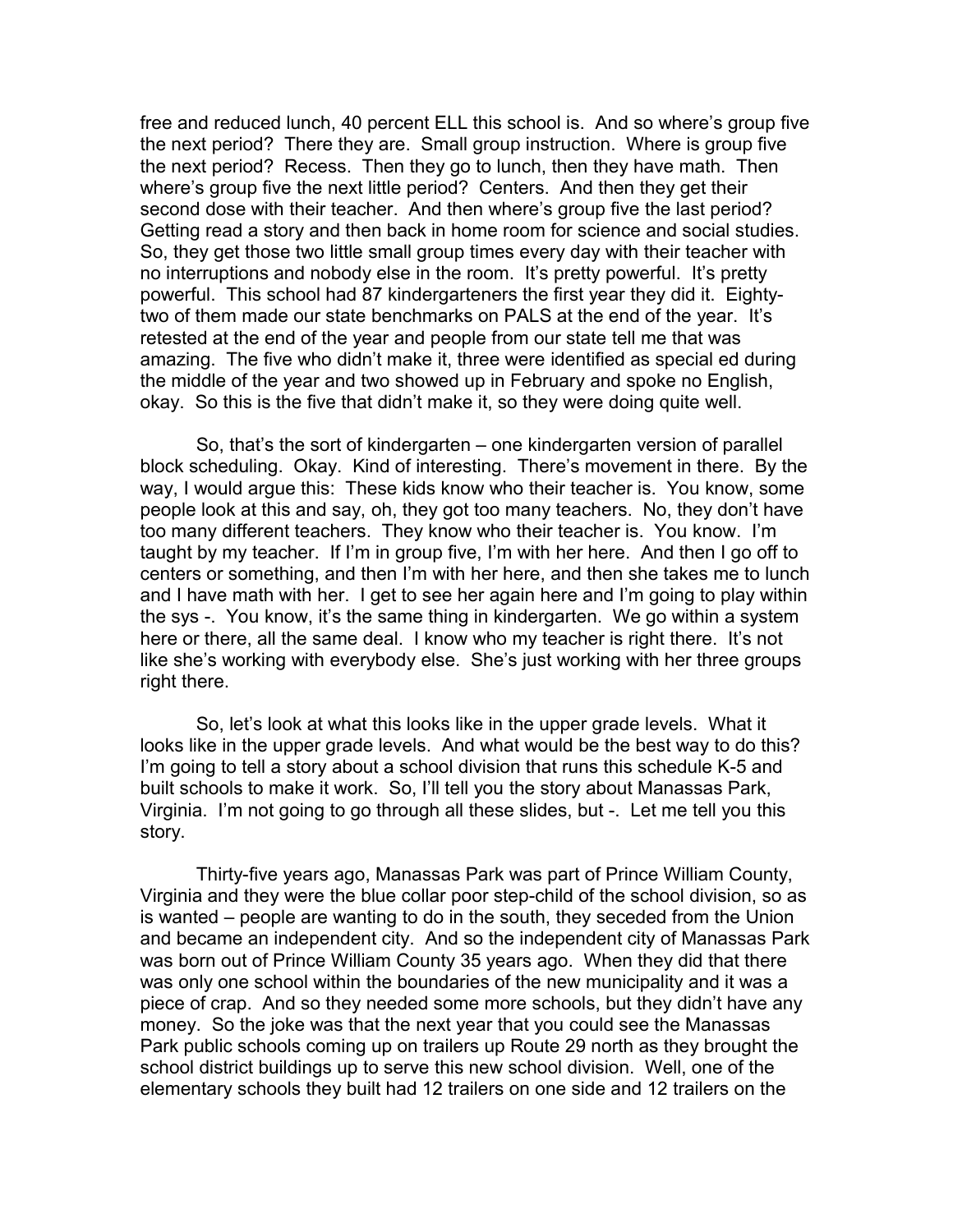other side. They faced each other. They put a roof on top of that and bricked the sides. And you could run the half mile down the middle of the hallway, you know, of those 12 schools. I think they had a portable gym they attached to it and, you know, bathrooms and stuff like that. And for a good 25 years that was one of their main elementary buildings. It was terrible. And the rest of their buildings were terrible, too. They had - . This is northern Virginia. This is very next to the Fairfax County. This is – but it's a kind of blue collar community. And so the morale was poor, achievement was poor, community support was poor, yada, yada, yada. Everything was bad.

They got a new superintendent 15 years ago now. His name's Tom Debolt. There's been a book written about this. It's called *The Little District That Could*. Tom – Dan Duke from the University of Virginia wrote it. And it tells the story of this school division that's like many of your school divisions. It's a one high school district. Okay. And it's small for Virginia, but normal for, for Pennsylvania. A kind of one high school district. And the first thing Tom did when he got there 14 or 15 years ago was he and the school board chairman sort of surveyed the political situation in the district. And what they discovered was that every member of the city council and every member of the school board was Republican. Okay. They were all Republican. And it doesn't matter what your politics are, this story will make sense to you when I tell it. So they were all Republican.

So, they decided to go scope out the political scene, so they went to a caucus meeting one year before the elections, when they – you know, at the caucus meeting that's where they select the candidates who are going to run for office. Well, what happened there, there were about 40 people at the caucus meeting. They selected the candidates, and those candidates were put up for office in the city council and the school board, and because they were Republican, they always won because the Republicans always won. Okay.

And so the next year, he and the school board chairman got an idea. And so the next year at the Republican caucus, 200 people showed up at the meeting. Okay. A whole bunch of them were school supporting, some even school employees who showed up to the meeting who were in support of the schools, and they kind of controlled the caucus. They got candidates nominated for office who were in support of schools, and because they were Republican they won. Okay. So, now we have members of the school board, members of the city council who are good strong Republican school supporters there. And the first thing they did was built a new high school. This new high school is very cool. And it was only for 900 kids. It doesn't much look like a high school. It looks more like something you'd find in a high tech industrial park, okay. It's got – there's four office complexes in it. One in their interdisciplinary office complexes where every teacher has a cubby and a computer and a place to keep their stuff, and so they purposely mixed the disciplines up so that they can,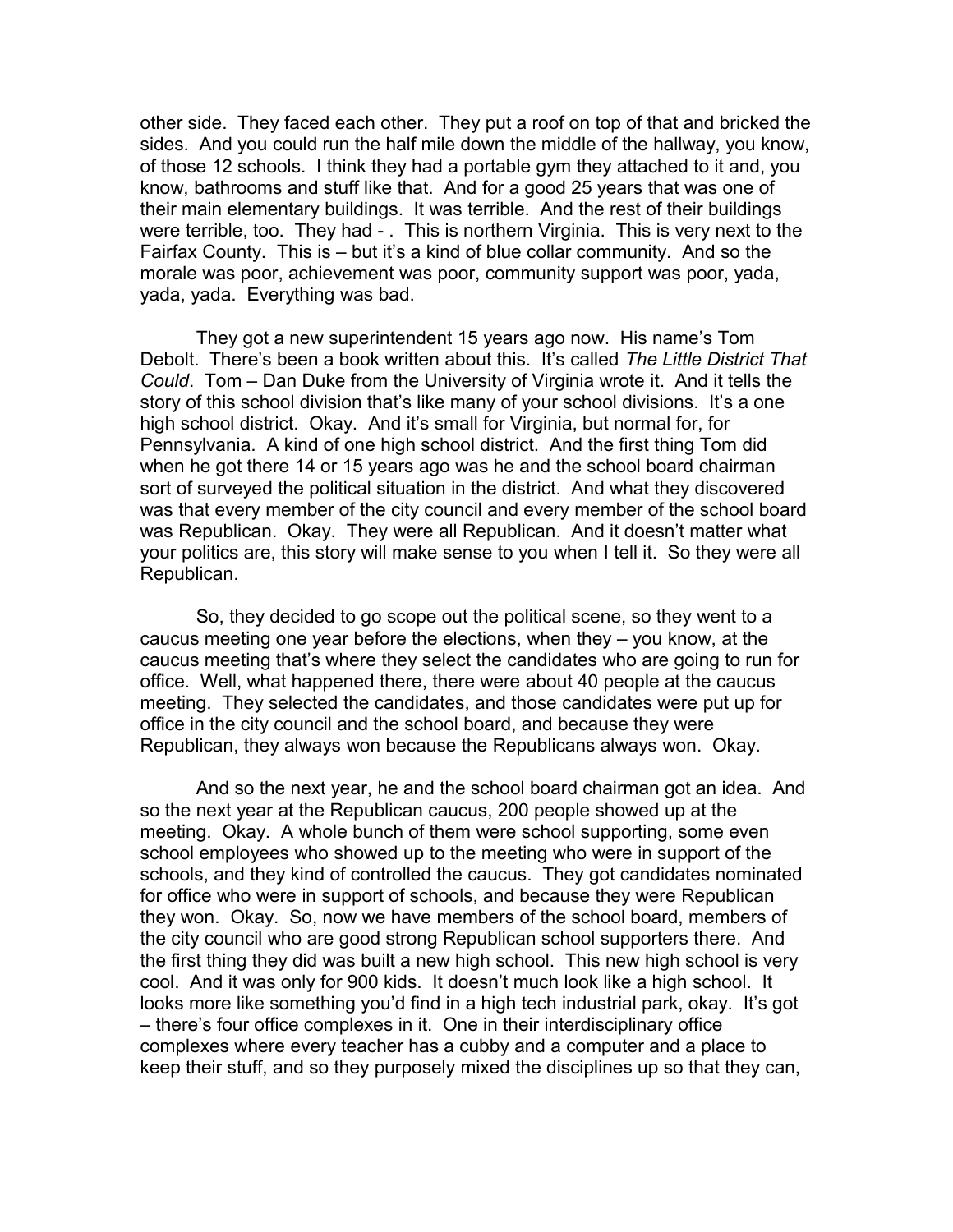you know, interact with each other and talk about kids and all that, and there's so many neat things about that school.

But, the next thing they went to build was a new primary school. And so Tom put together a committee. Well, the first thing they did was make a political decision. And the political decision was to build one K-3 school for the entire district so they could avoid redistricting wars. You know what I'm talking about there. It happens all the time. One K-3 school for the entire district. The problem was it was going to have a thousand kids in it. Okay. Not my idea of a developmentally appropriate environment for young children. Okay. Served a thousand kids. So, that was a done deal. Do you ever have to deal with done deals and then make the best of it, you know. So that's what we had to do, too.

So, he put together a committee that included members of the central office, the new school administration for the school, teachers who were going to be working in the new building. They were combining a pre-K building with a one/two building, and pulling the third graders out of that other crappy building was talking to me about, so there was this mix of people coming together.

And then Tom invited me along, too, because of my scheduling expertise, and also the architects were in the room for all of the meetings. Okay. The architects in the room for all the meetings. So, we started to dream about what the school could be. First thing was gotta feel smaller. So the decision was made to divide the school into three communities, okay. Three separate communities. Three K-3 communities. Each K-3 community would have 300 students in it. More of a normal school size. And then it would be three sections of kindergarten, three first, three second, three third in each one of those communities. Okay. And then there be – so there's three 300-kid communities and 100 kids in preschool. So that's the division right there.

And then we started to dream about, well, what's the program that these kids here in Manassas Park need. And so the teachers talked about the program they needed and then Tom said, Mike, you're the schedule guy. We're going to have a thousand kids. Plan it for a thousand kids. Do a schedule for that program. So I did a schedule for the program. And I brought it back to the teachers and they said, oh, you gotta fix this, you gotta fix that. So we fixed all that stuff and we got a schedule everybody was happy with and the teachers bought into it, and architects in the room the whole time. Okay. The architects took the schedule back and they built the building around the schedule for the program that we created, okay.

So let me show you the building and then I'll show you the schedule, and you get a sense of, you know, it's just a great process that we went into and it's had tremendous results. So, this is the site of the – this is the architect schools. This is the front of the Cougar primary school, which was K-3. It's now K-2 because we built – just opened another building last April. But let's go and look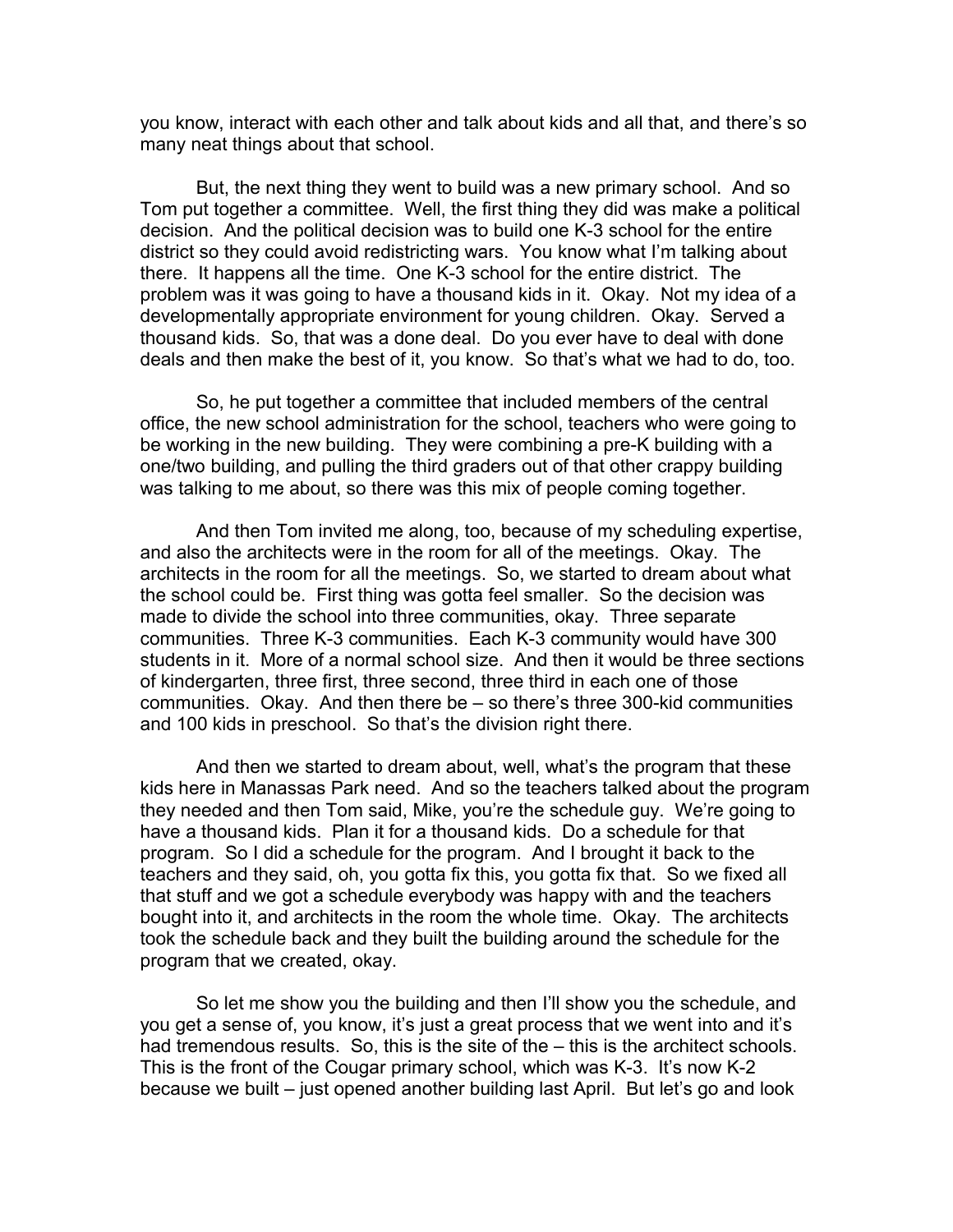at some of it. It is in an urban environment, so it's a three-story building. We have a smaller footprint because of the space limitations. That's a distant view of the building. It's quite big. This is kind of a site plan right here. Let me slide up. Three community wings, three stories each.

In this area of the building we have art, music, the Gone With the Wind staircase in the library, and in this area of the building we have administrative offices, gym and cafeteria, and that's the preschool wing right there, so… This is the side of one of the wings, the bottom wing. Of course – the bottom story. Of course, that's kindergarten and first grade classrooms. The top story, of course, has second and third grade classrooms. The middle story of each community wing has a technology center, science and social studies rooms, and small rooms for small group instruction from special service providers. Okay.

And so if you look at a second story schematic of the building, which here's one wing. This big room right here, that's the technology center. There's room for 50 students in there. There's 50 computer stations in each – and each community has one of those. These two rooms here, the bigger rooms here and here, those are the science and social studies rooms, and then these smaller rooms here, here, here, here, here, here, are all for small group, ELL, special ed, Title I instruction right there, and those are all on the second floor. So K in one kid's going there come up one, second and third grade come in there and come down one. This room right here, art room, it's on the second floor. This room right here, music room.

Above this, on the third floor, is the media center. That's the whole third floor space in this area, and this thing you're looking at right here is the Gone With the Wind staircase with the post office right here and all those kind of neat stuff that – the gym and the cafeteria are over here. So you kind of get the picture of the building. Okay. You get the picture of the building.

Now let's look at the schedule. Okay. Oh, let's look at some data first. First thing. The building opened in the 2000-2001 school year, so this – these were their – when the building – building opened, these were their sort of demographics that year, and the year that I'm going to show you some data from, 2007-2008 school year, these were their demographics. And the only reason I put this here is would you at least agree with me that the job probably didn't get easier. You could agree with me on that. Okay. If nothing else, we can say that. Didn't get easier. Okay.

These are their testing results. We test in language arts, math, science and social studies in the state of Virginia, and these are their three year averages. Before the building opened – and I'm not saying it's all the building. It's everything else they did. It's not just the building, of course, or the schedule. But this school is one of – this school division itself is one of three in the state of Virginia – 15 in the state of Virginia. We have 140 school districts in Virginia.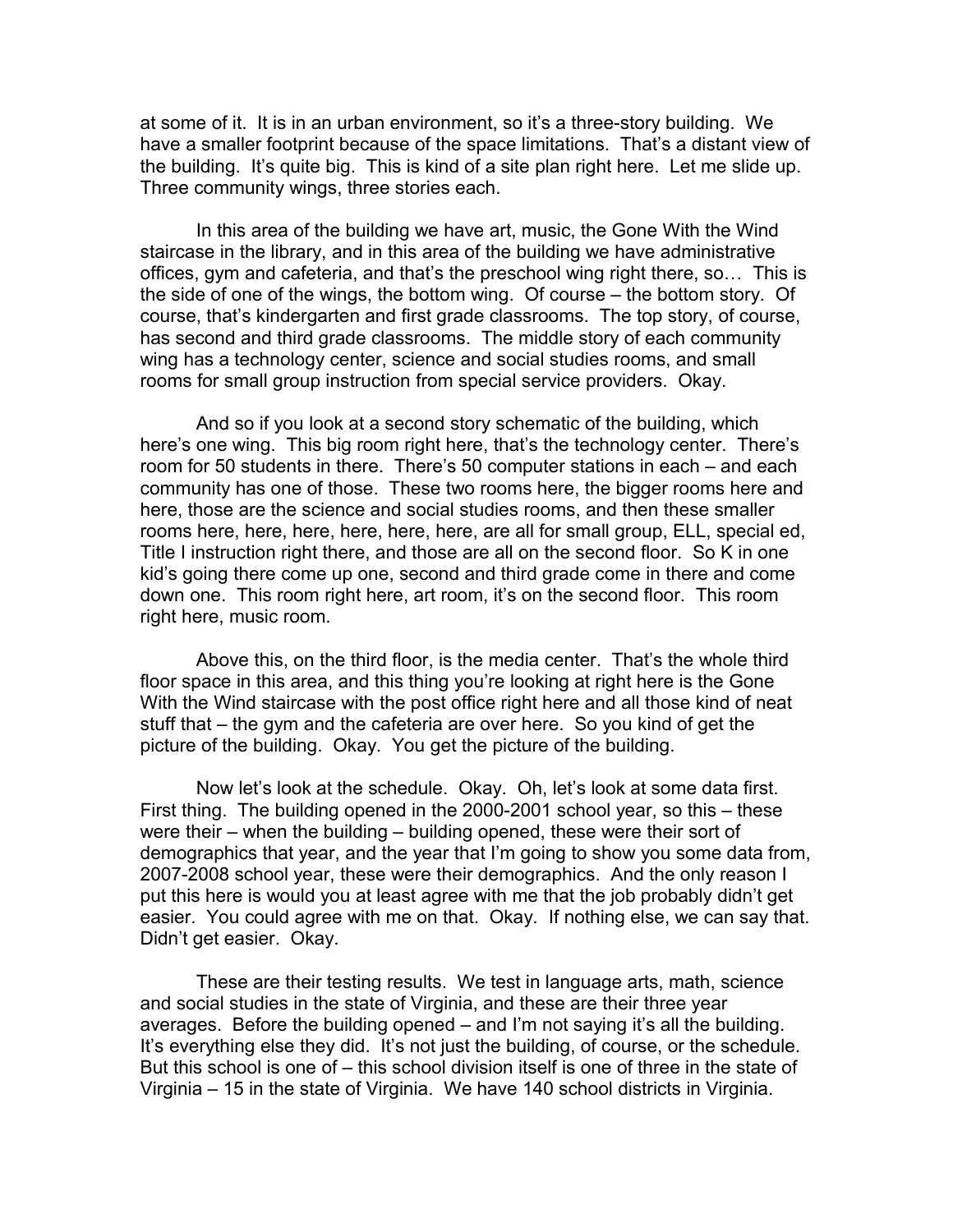One in 15 that every school in the district and the entire district as a whole has made AYP. Okay. It's only one of three school districts in the state that have done that that have any diversity in them. The rest of them are lily white, okay. And so, you know, they had significant challenges in this school. They make the N in this school in every sub-group area. So they gotta make AYP in every subgroup area. And they do, okay. Which is pretty impressive, okay.

So, what's their schedule? Here we go. They run a full parallel block schedule. Full. They do a little different kindergarten model than the one I showed you before, but this is their full schedule. This is the basic master block. Each community has been divided in half, so for planning purposes. The K-1 teachers in community one, there's three K teachers and three one teachers for a total of six. They all plan right there. The second and third grade teachers in community one, six of them, three seconds and three thirds, they all plan right there. The whole community together has lunch together and recess together right here. The younger ones, I forget who goes to lunch first, but half of them go to lunch first while the others are at recess and then they flip. Okay.

Community two, the K-1 teachers plan there. The second and third grade teachers plan here. They all have lunch and recess together right there. Community three, the K-1 teachers plan there. Second and third grade teachers plan there, and they all have lunch and recess together here.

The Encore schedule, or back in the day we were still calling it specials, there's six teachers in the grouping. They have a six-day rotation. It's one I showed you earlier. P.E., art, P.E., music, P.E., library. And if you'll notice here, my three kindergarten classes are in P.E. while my, while my first grade classes are in art, music, and library, and the next day my three first grade classes are in P.E. while my kindergarten classes are - Does that make sense? Do you see that? So we get the basic structure of the Encore schedule.

Now, I'm going to show you one half of one community's schedule, and I gotta talk about grouping a little bit now. Because in the other model, the kindergarten model that you saw previously, we created reading and writing groups out of home rooms based upon the PALS. Remember that? Here, beginning in the first grade we know a lot more about our kids. We create home rooms out of reading groups in this model. That sounds scary. Well, let's talk about that for a minute. And let's use an – How much time do I have? Only 10 minutes, so I can't talk about it that much, but I am going to talk about it. I have a song and dance I do about that, but I'm not going to do it.

Each teacher has two distinct reading groups. Rather than to give every teacher the full range of all abilities in their class, each teacher has two reading groups. One of those groups is generally on or above grade level, and one of those groups is generally below grade level. But the below grade level group is all in the same level below grade level, and the on or above grade level is on the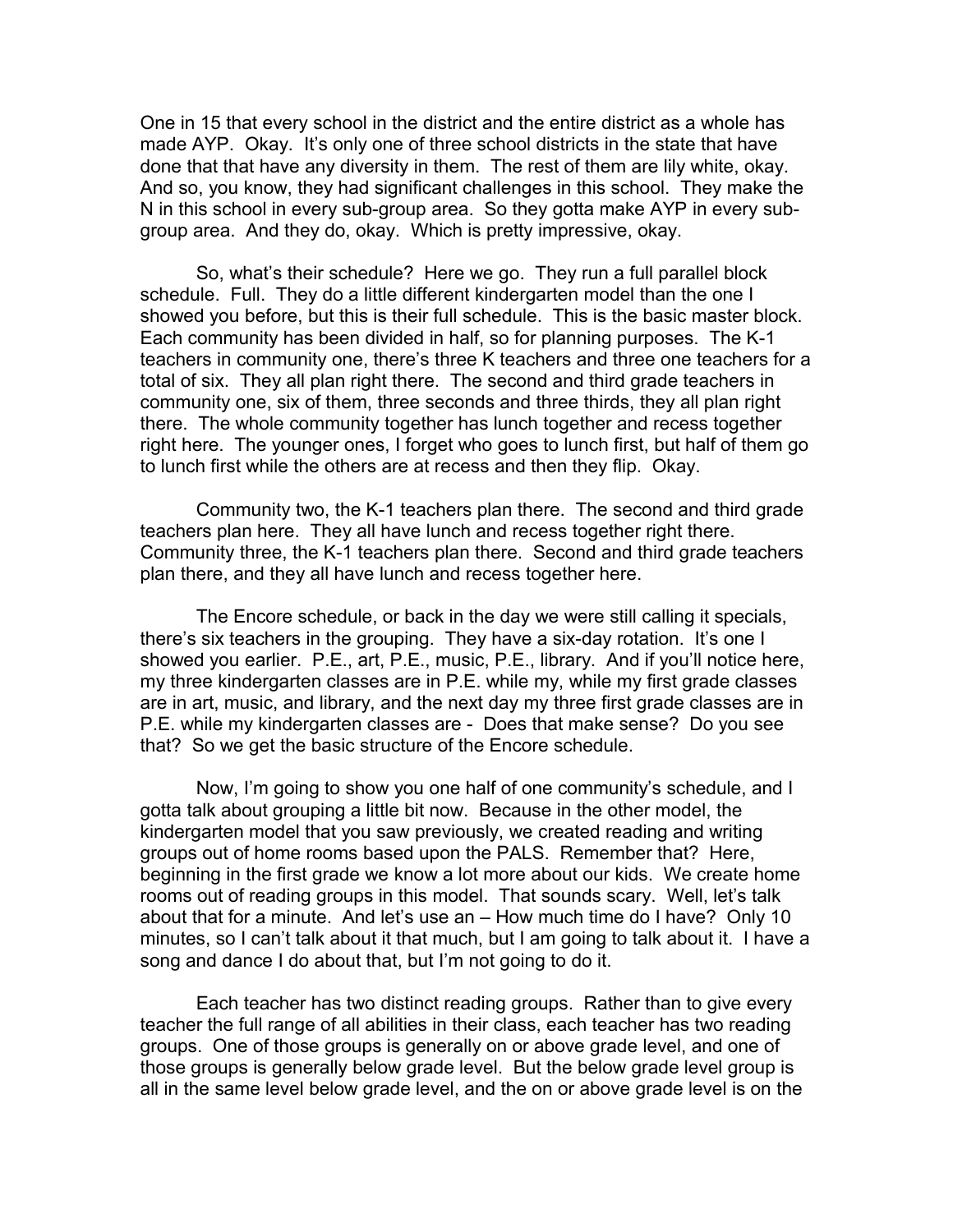same level on or above grade level. You understand what I mean? Together when you put the two groups together, you form a fairly heterogenous mix of the class, but it's not the full range of all abilities. A third grade class wouldn't have kids who read on the kindergarten level and in the fourth grade level and everything in between like it would be normally.

Okay. And so we've clust – we've done that. And what's the reason for that? You know. And, and, and how might it look? If you thought – If I had three third grade classroom teachers, it wouldn't be unusual to sort of have a range of – if you thought about having six reading groups, I might have one group of kids that was still in first grade reading, the second half of first grade reading. I might not have another group of kids that was in two-one, beginning of second grade. I might have another group of kids that was in two-two, the second half of second grade. I might have a group that was right on grade level at three-one, and maybe a group that was three-two. Maybe a group that was four-one. You know. So I'd have that full spread. And if everybody got some of those kids, that means that every teacher I have has to be Carol Ann Tomlinson. Okay. And be able to master differentiation. I love Carol Ann, but not every teacher we have can, I don't think. She'd argue with me, I'm sure, but – So, I try to narrow the playing field a little bit. So now you've got two groups. Everybody's got one on or above, everybody's got one below. They're going to be taught together for some things and they're going to be taught apart for reading. Okay. We could have a big discussion about that, I bet. Okay. And you can still do this model without that, but here we go.

Teacher 2G. And by the way, if you want to read about what I just said in a lot more detail, chapter six of our book as a whole big thing about grouping in it, okay. It has a whole big thing about grouping, for this plan especially.

So, teacher 2G has two reading groups. The names of the groups are 213 and 216. Each has about 10 or 11 kids. Okay. Those numbers, group 213 is the on or above grade level group, 216 is the below grade level group. Together they make a fairly heterogenous mix. For the first 50 minutes of the day, after their 15-minute home room period where they're doing other kinds of instructional activities, we have a whole group language arts class. What do we do in that class? Things best done with a heterogenous mix of students. Writing. Okay. You can teach a writing lesson to a big mixed group of kids easily. Okay. Same prompt, different results. Okay. We can do spelling during this time. Why? Same activities, different word lists. Okay. We can do an oral reading activity with the kids. We read a story. We answer comprehension questions out loud. So things best done with a heterogenous mix of students are done during that time right there.

Then we plan, P.E., art, P.E., music, P.E., library, and then the assistant who works in the tech center shows up at my classroom and picks up group 216 and takes them to the tech center. 213 is now left alone where they have 50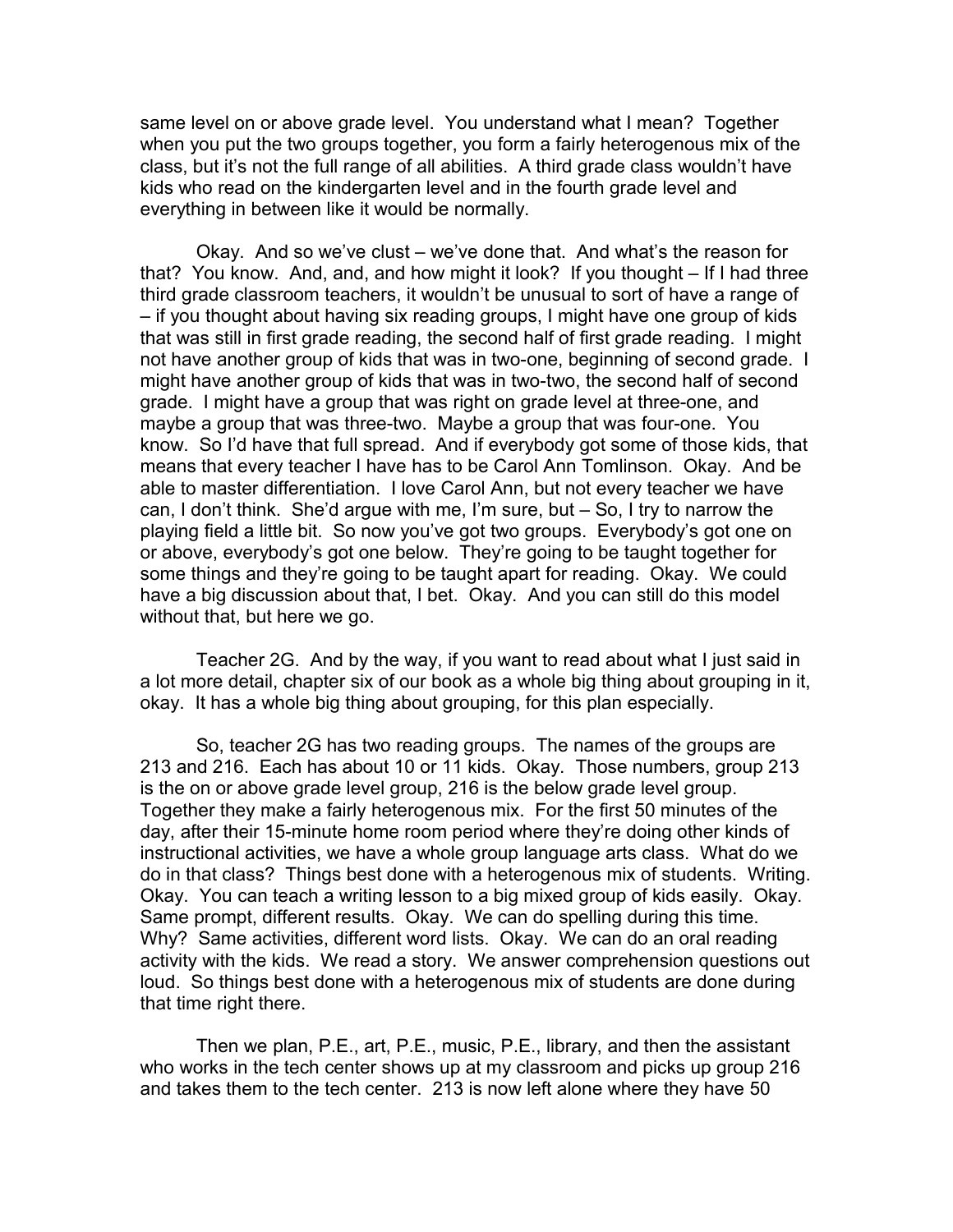minutes of uninterrupted reading instruction right on their instructional level. You with me?

What's happening down here? Well, there's actually four groups of students here, two from another grade level that aren't showing right here, but there's a teacher and a couple parapros who work in the tech center. The tech center time is essentially our I.E. time, and the tech center is sort of the enrichment program. So there's practice reinforcement enrichment activities computer based that kids are engaged in there, and if a kid needs to be pulled out for a special service, out of tech center time. Because they go every day. Okay, are you with me there? So that's what's going on here.

At the end of his 50-minute time period, group 213 is picked up by – well, they drop 216 off, pick up 213, take them to the tech center. So, by 11:35, what've we done? Whole group language arts. We had our planning time. Small group language arts for half the class, small group language arts, reading, writing group for the other half of the class while the other half is in the tech center getting practice reinforcement enrichment activities. I want to do done. Okay. So, that's the first half of the day.

And then we go into the math rotation. Now, I've got this math – this class that's made of these two reading groups, but they may not necessarily be in the same levels in mathematics. So we don't group them that way, you know. I teach a whole group math lesson here and then I divide my class in half for math groups here, but it doesn't – it's not based upon the reading levels, but it's still my whole home room. So we have whole group math here. And then we have lunch and recess, and then half my class gets math where – have you found the other half of my class now? Where are they? They're in science and social studies. We got a science and social studies specialist. That's all they teach all day long. Okay. And then the two groups flip.

So, what do kids get in this schedule? They get two periods of language arts a day. One whole group, one small group. Two periods of math a day. One whole group, one small group. Tech center every day or a special service. Science and social studies every day. A period of Encore, a period of lunch and recess. If I'm a teacher in this schedule, what do I do? If I'm a classroom teacher, how many periods a day do I work with my whole class? Two. How many periods a day do I work with half my class? Count 'em. Four. Two language arts, two math. It's a wonderful schedule for both students and kids.

You go to this school, it seems like it would be crazy middle school. It is the most organized place you'd ever want to be in your life. Okay. They manage those transitions beautifully. You get happy kids who are learning on honor level and doing great. It's a wonderful place to visit. And they have an incredible program. And they're getting the results I showed you.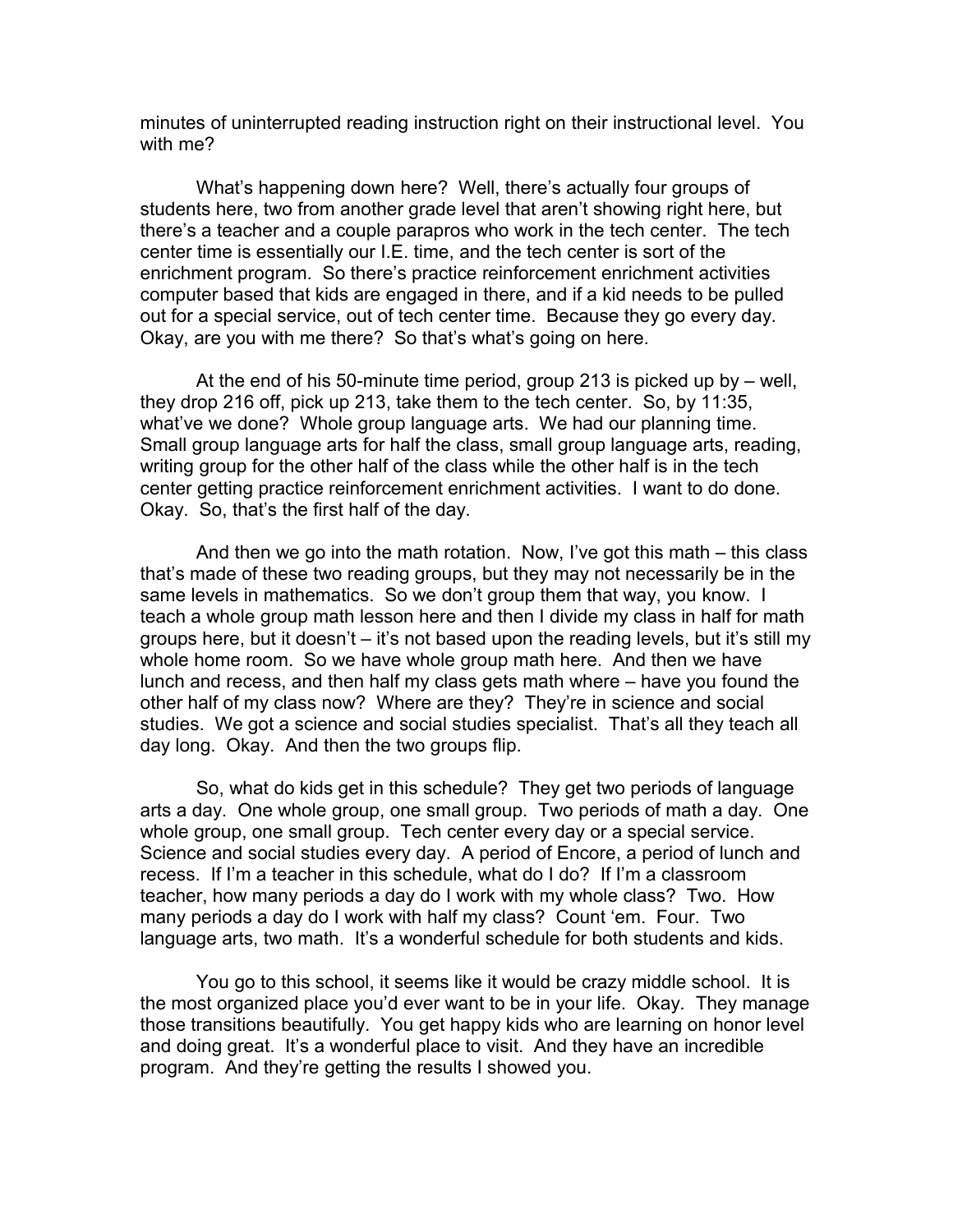Now, the – if you think of fourth and fifth grade. What is there not enough of in this schedule in fourth and fifth grade? Maybe there is. In Virginia there's not enough science and social studies in the fourth and fifth grade. So, in the intermediate school that we've just opened up last April, that is now third, fourth, and fifth grade, which is organized by houses just like this one. Third, fourth, and fifth grade houses, the autumn, summer and spring house. And each floor we have the understory and the force canopy and the, you know, it's all this green lead school now and all that jazz. It's a very cool place.

In the upper grade levels they replaced the tech period with a separate period for science, and so now we've got a period of social studies and a period of science and the tech period is out of there. But when I took the tech period out of there, what did I also take away the possibility for doing? Pullouts, right. And so what do we do to their schedule? We added something we talked about earlier today. An I.E. period. Shorten the periods and added a 45-minute – to 45 minutes added a 45-minute I.E. period for each grade level so that we can do the kind of support services that are necessary to support kids in it.

It's a very – both buildings are incredible. They have teachers who take less pay to stay there. You know, they don't pay quite as well as Fairfax County and teachers have had opportunities to leave that – the teaching – I mean, think about if you're a teacher there. I get my whole class and then half my class, half my class. And then I get my whole class for math and half my class, half my class. All I'm teaching is language arts and math up there. That's all I've got to prepare for. I've got somebody down here who does the science and social studies who can focus in on that and their professional development is all related to that and all. This is a really focused school that doesn't need things.

The last thing I'll say, and then I'm going to let you go, is related to music. The Encore rotation in the upper elementary school is different than in the primary school. Why? Well, we started a program there four years ago now because there's such a bad gang problem in the area. The superintendent there is committed to providing group activities for students at a young age that are more productive than the ones they might get engaged in at a later age. Sports works for some kids, but sports does not work for all kids. So, at this school everybody in fourth and fifth grade is in the band. Okay. They provide – everyone. All 180 kids are in the band. And they provide instruments. Now, they started it in fifth grade. All kids are provided with an instrument, and they can keep that instrument through eighth grade. Okay. Now, they have two band instructors and so the Encore rotation now in that school is this; two P.E. classes, one general music class, one art class, and two lessons on your instrument. Because everybody's in band, we can put band into the Encore rotation. Okay. Now, they just moved it last year – this is the second year of it – into fourth grade. In fourth grade all kids in fourth grade the first semester take recorder to do what? Learn how to read music and do rhythms and all that. And then they do an exploratory band class for the second semester of fourth grade where they